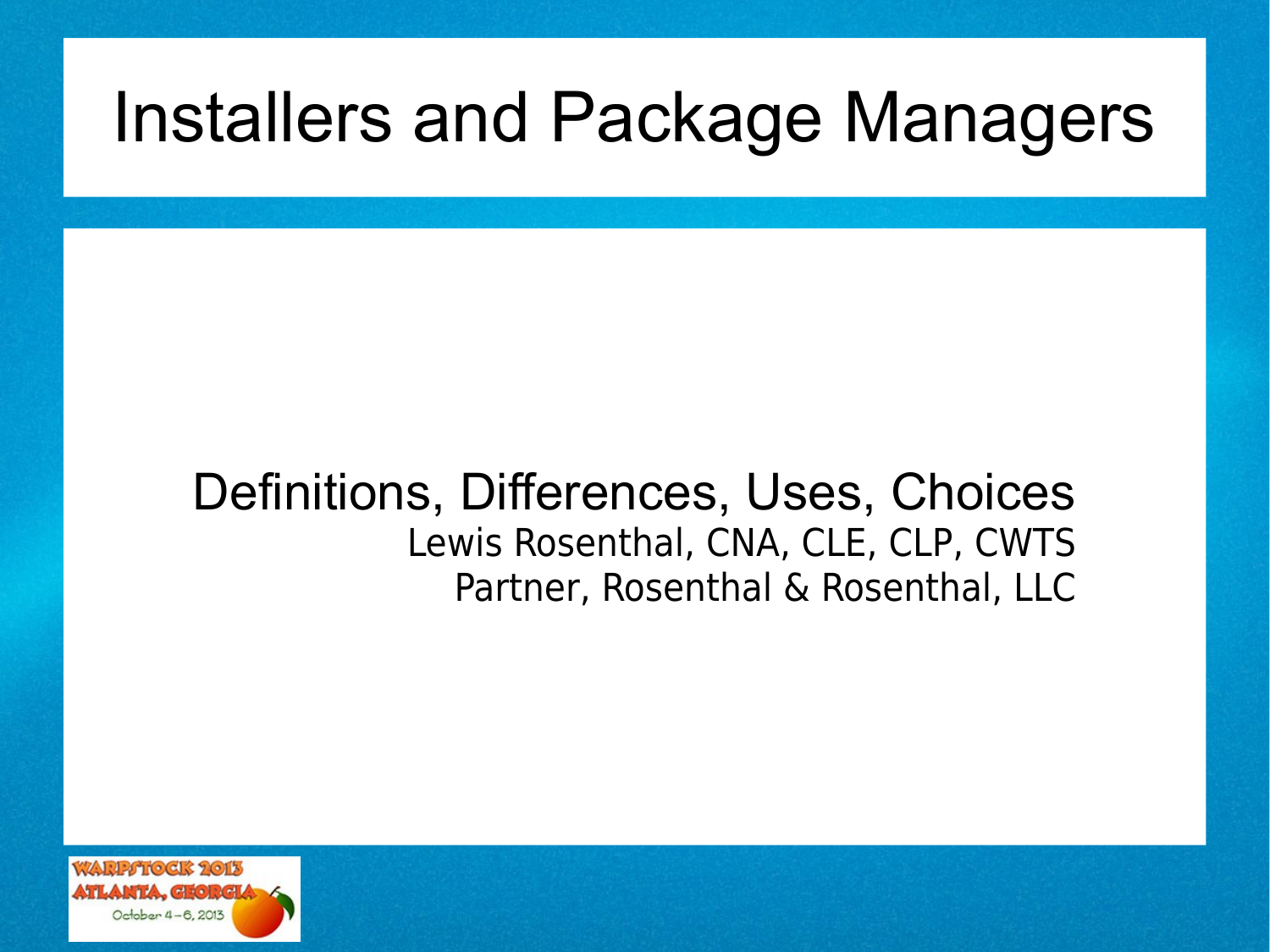## Installer: What is it?

### Simply put, something which places files and/or directories somewhere.

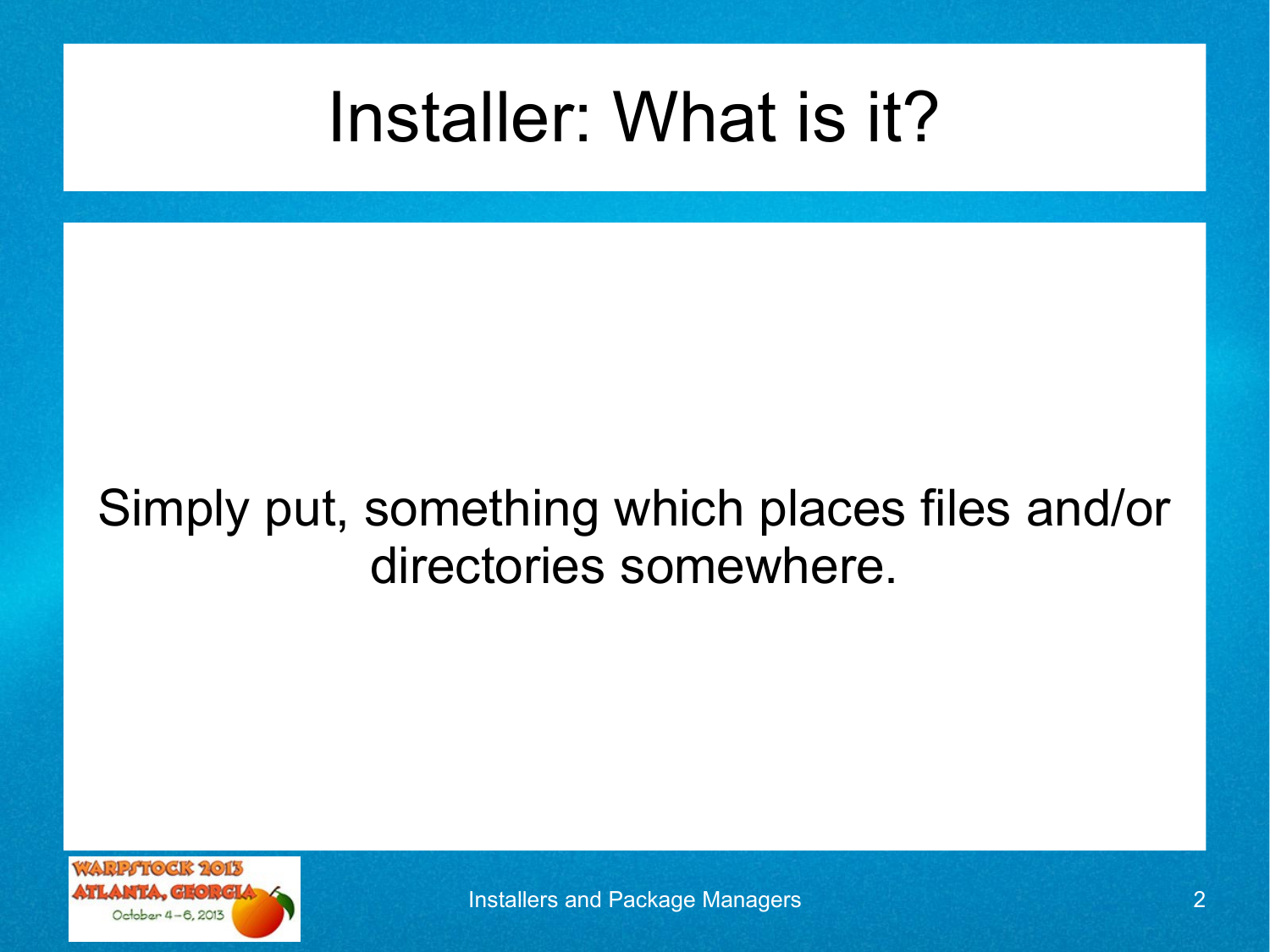## Simple Installer

## Unzip

#### Why? It extracts something somewhere.



Installers and Package Managers 3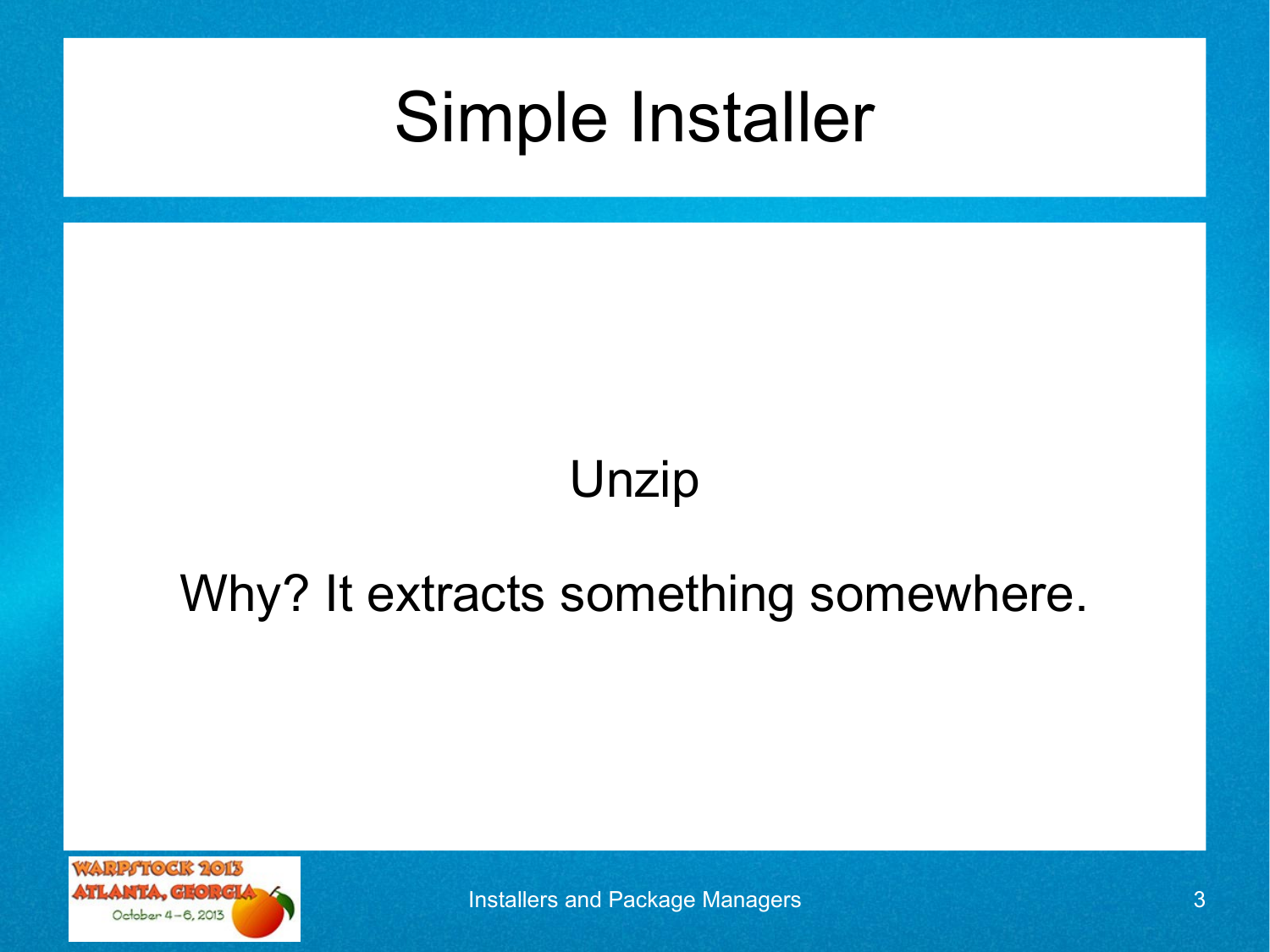## More Elaborate Installer

Single-purpose executable or script

Copies files to user-selectable destination, may create configuration files, may create desktop objects, and may launch the application and/or readme and/or registration utility.

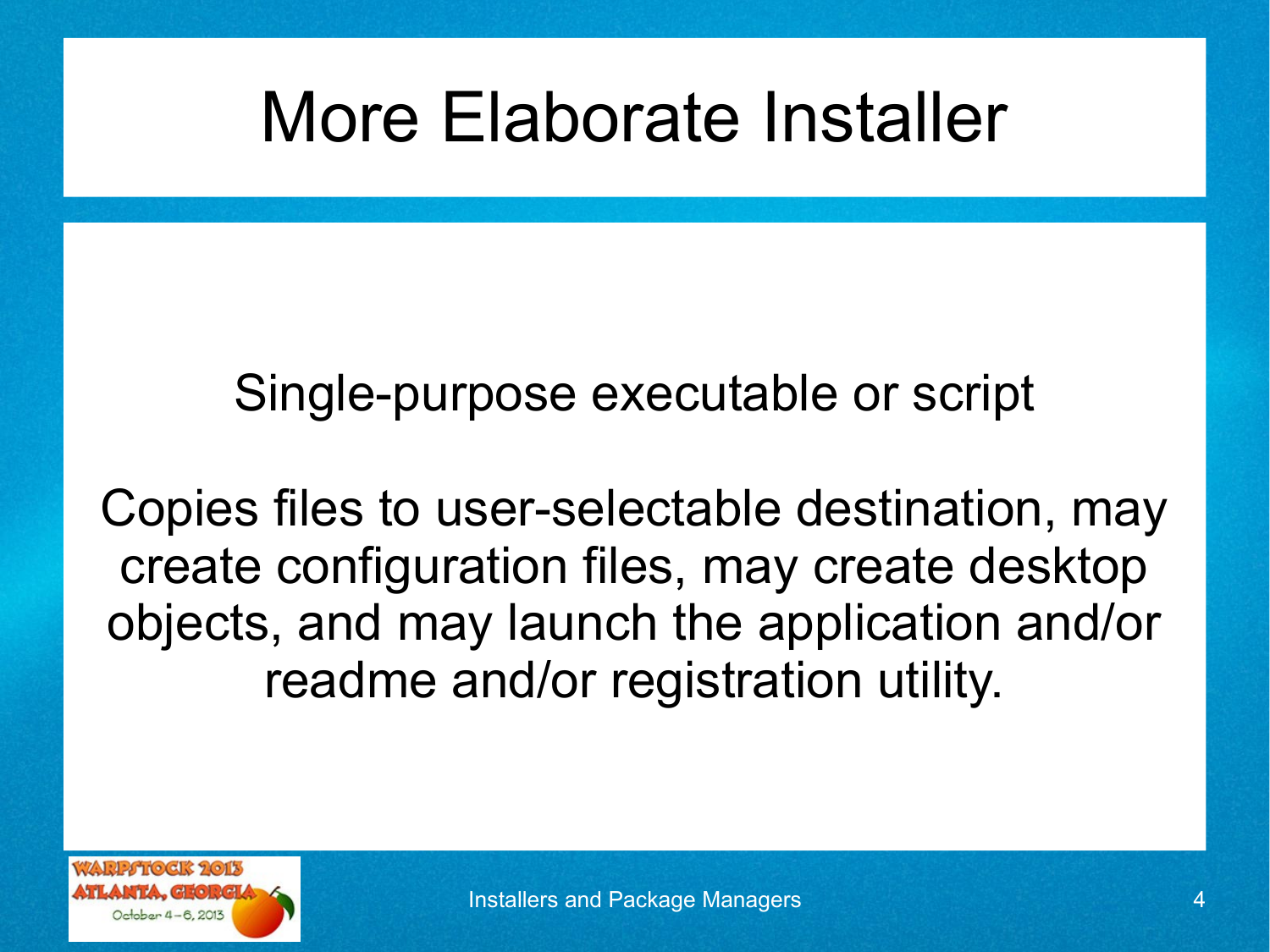Intelligent Installer

WarpIN

### Analogous to Windows Installer; successor to venerable IBM Installer



Installers and Package Managers 5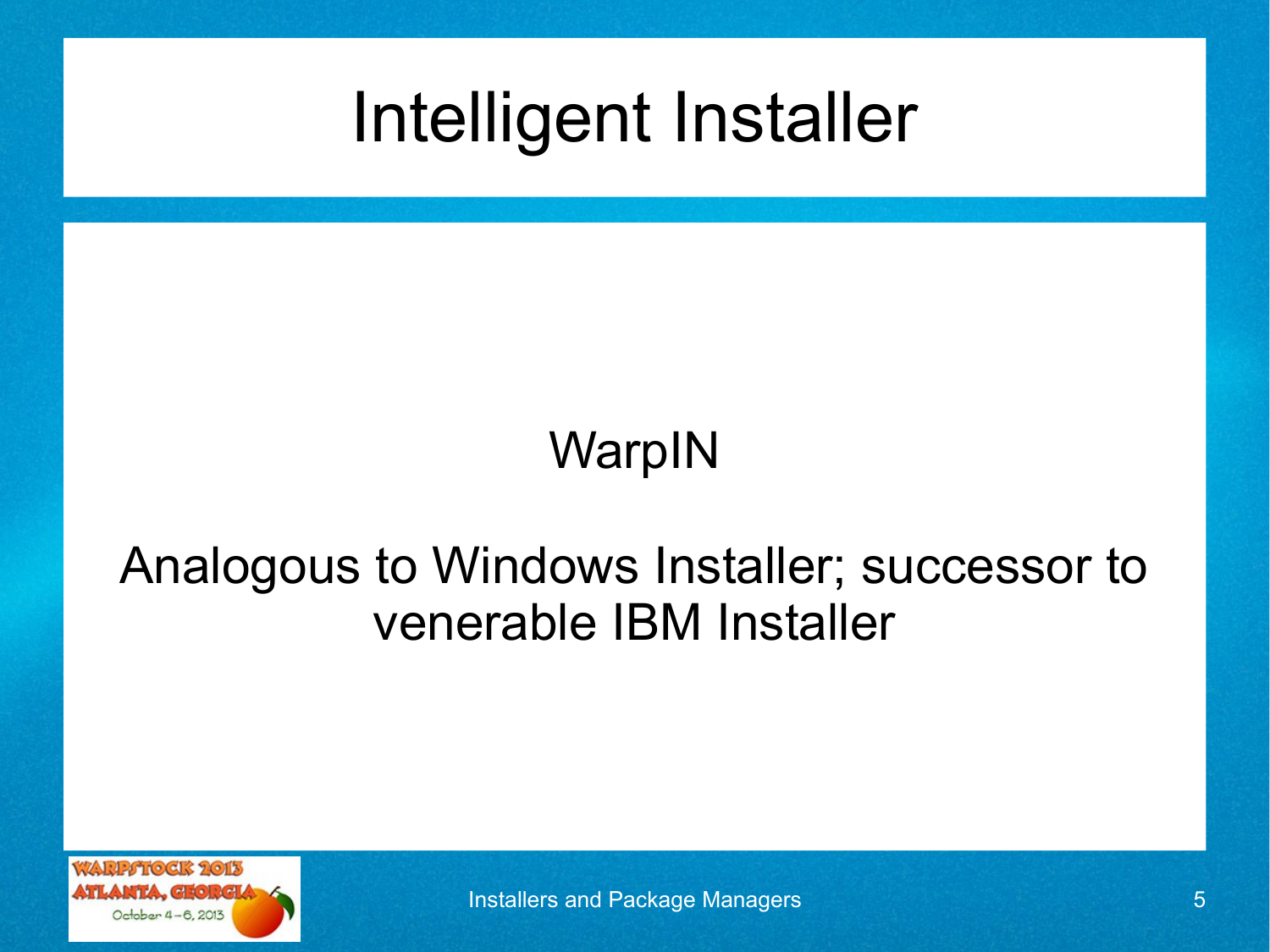# WarpIN Features

- Supports system configuration (CONFIG.SYS, WPS classes, WPS objects)
- Ability to undo system changes
- Checks package dependencies
- Can execute external programs for system configuration after install
- REXX support built in
- Maintains database of installed applications

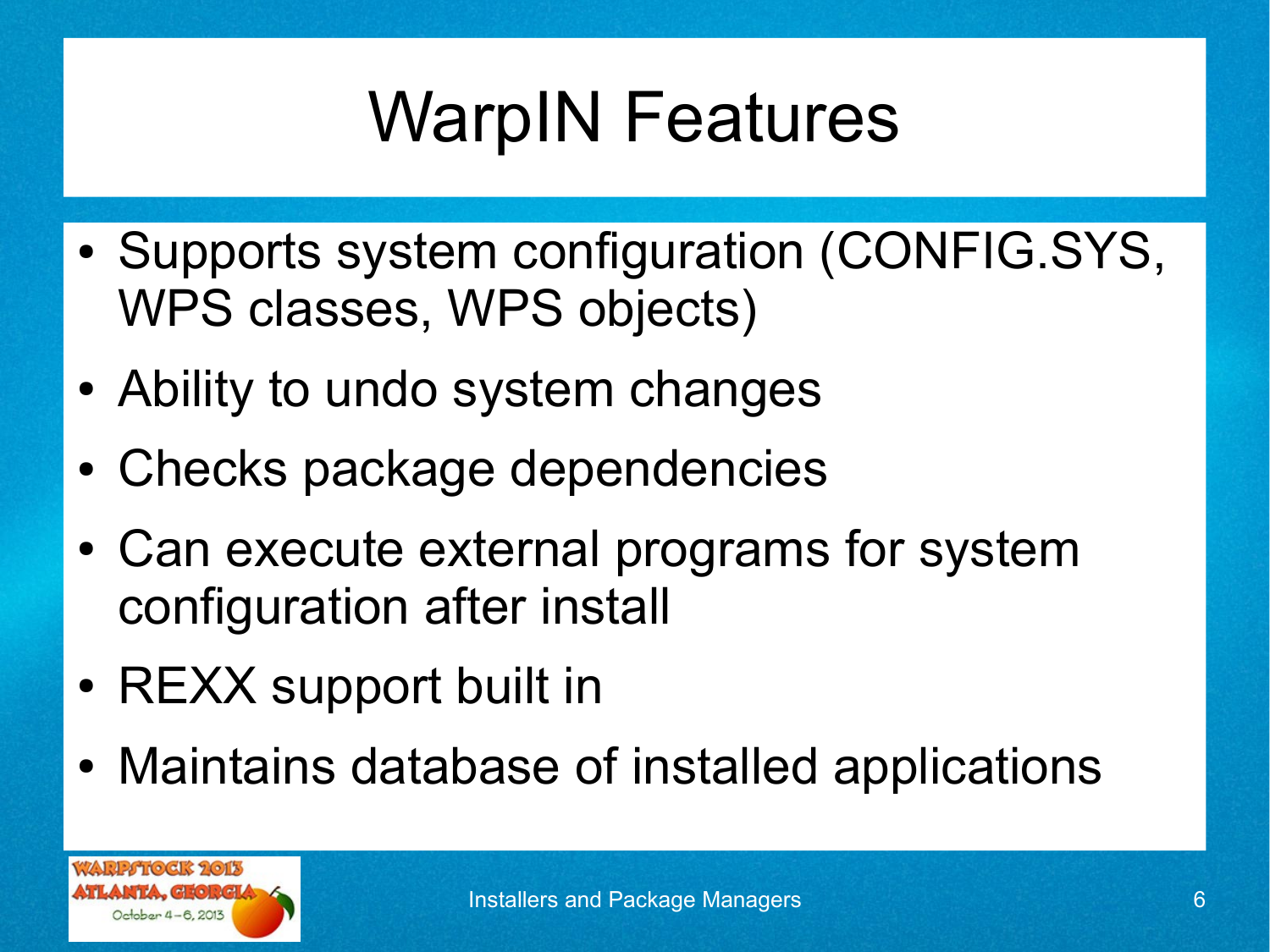## Package Manager

Wikipedia defines a package manager as:

"... a collection of software tools to automate the process of installing, upgrading, configuring, and removing software packages for a computer's operating system in a consistent manner. It typically maintains a database of software dependencies and version information to prevent software mismatches and missing prerequisites."

Source - Package management system. (2013, August 5). In *Wikipedia, The Free Encyclopedia*. Retrieved September 12, 2013, from https://en.wikipedia.org/wiki/Package\_management\_system

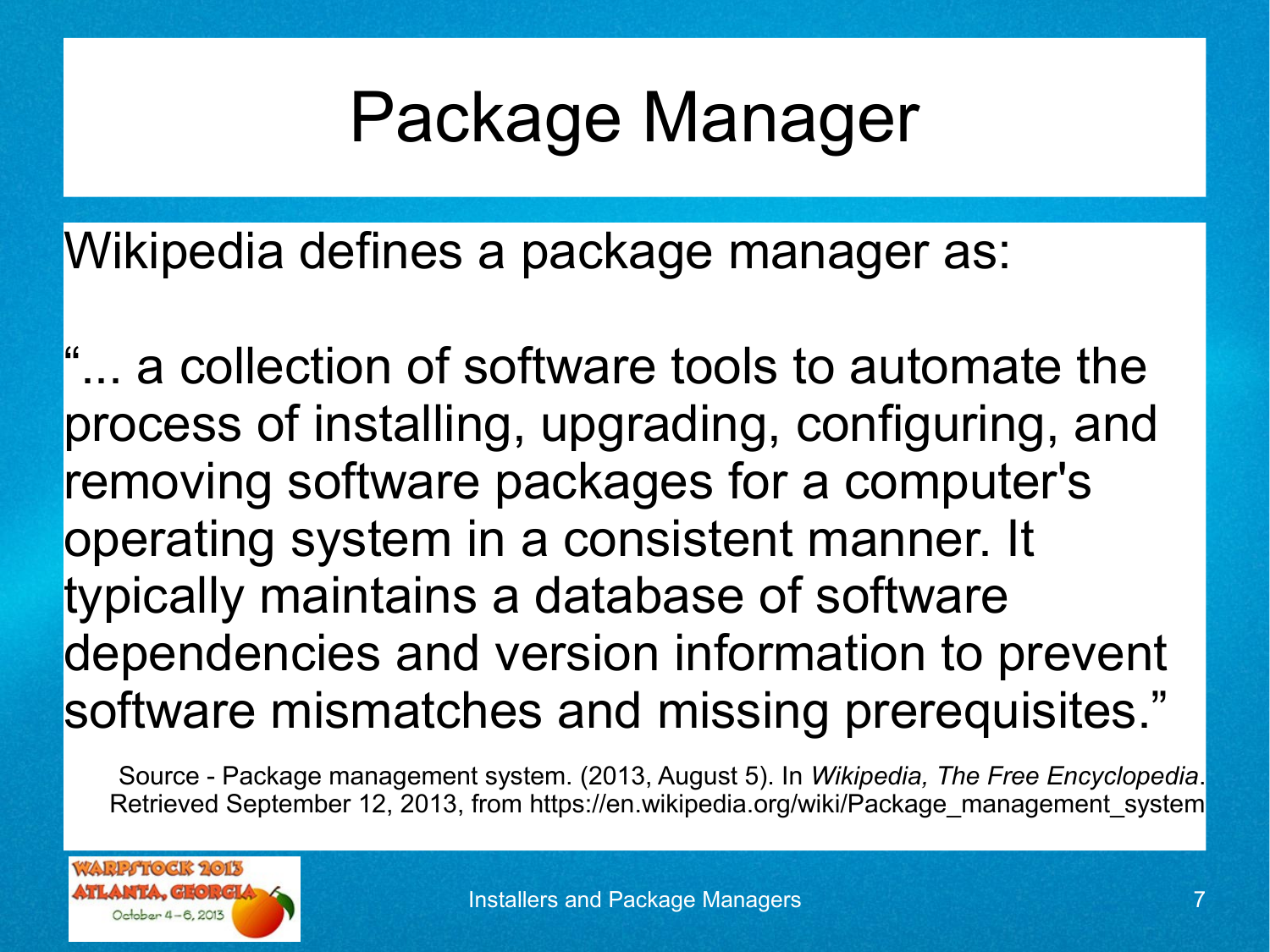## Standard Package Manager

## rpm (Red Hat Package Manager)

Checks prerequisites listed in the package to be installed, checks for existing versions (upgrade/downgrade), performs installation or removal.

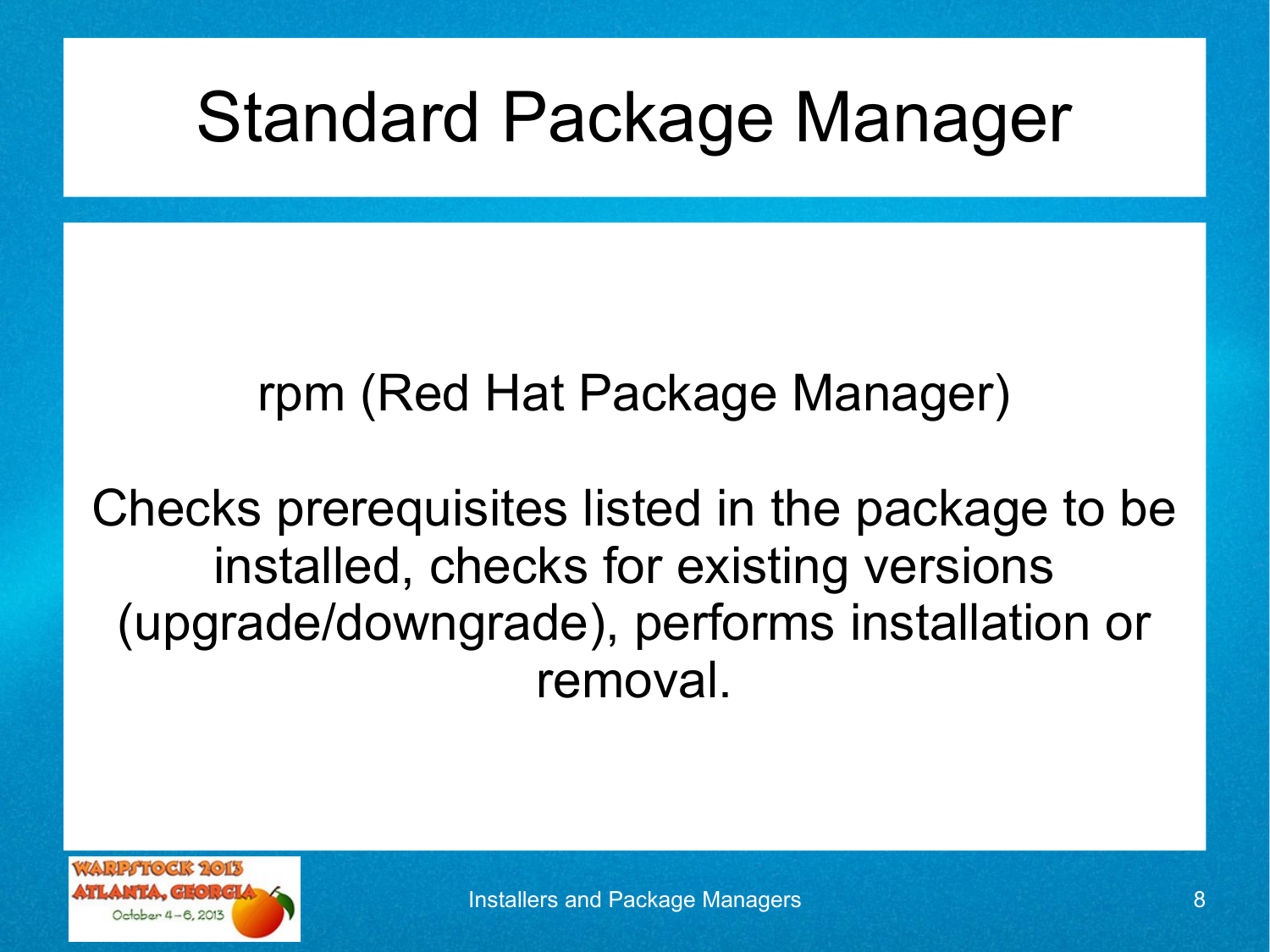#### Installer

- One-way (install)
- Usually ignorant of conflicts; prerequisites
- No package database

#### Package Manager

- Two-way (install/remove)
- Aware of conflicts & prerequisites
- Maintains database of installed applications (installed by it)

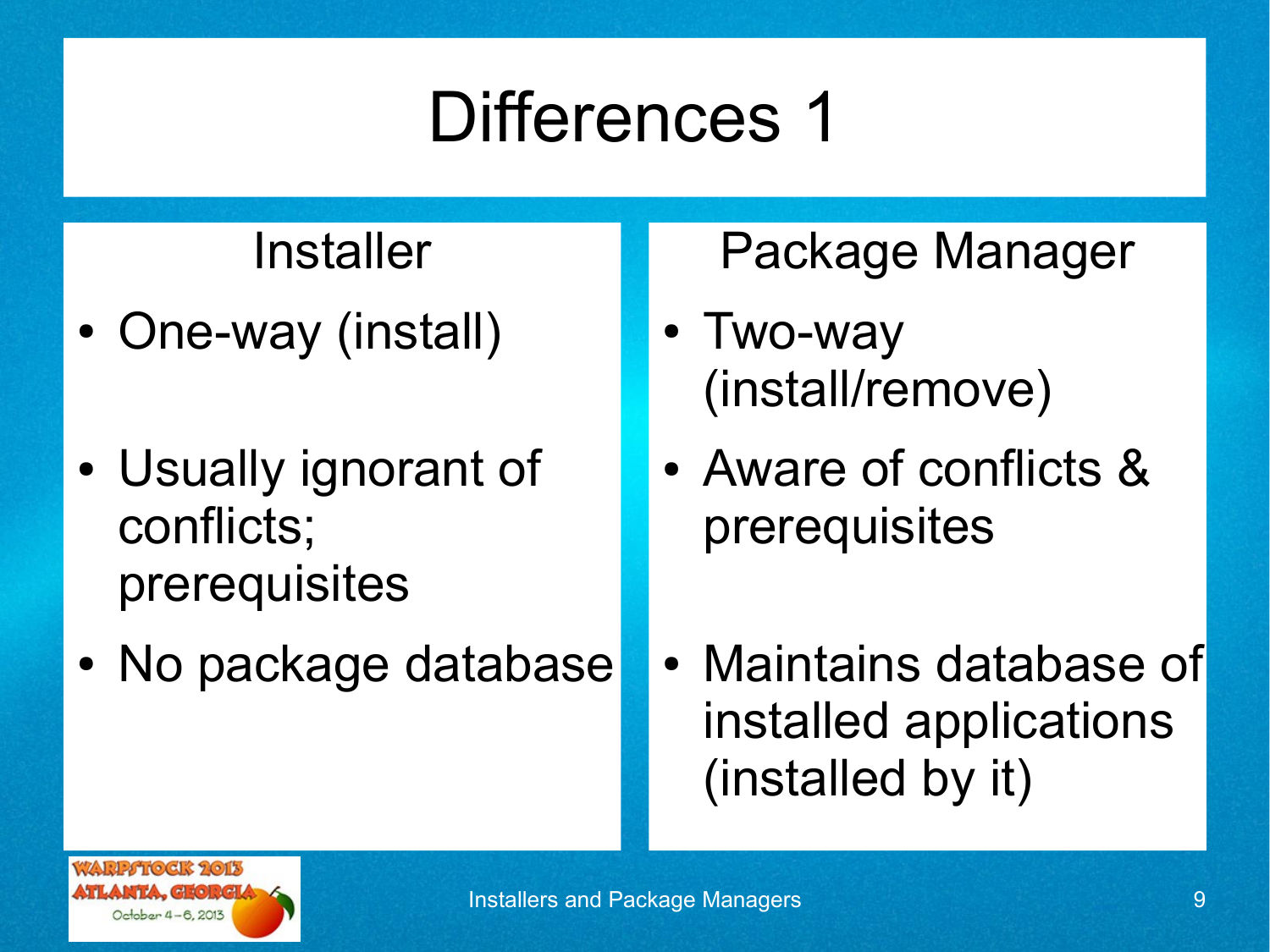## WarpIN

- Scriptable
- Can be used as a stub, providing selfinstalling packages
- Binary, OS/2-style INI package database
- Packaging can be tedious

#### rpm

- Not scriptable
- Used as a standalone application only
- BerkeleyDB package database
- Packaging more widely known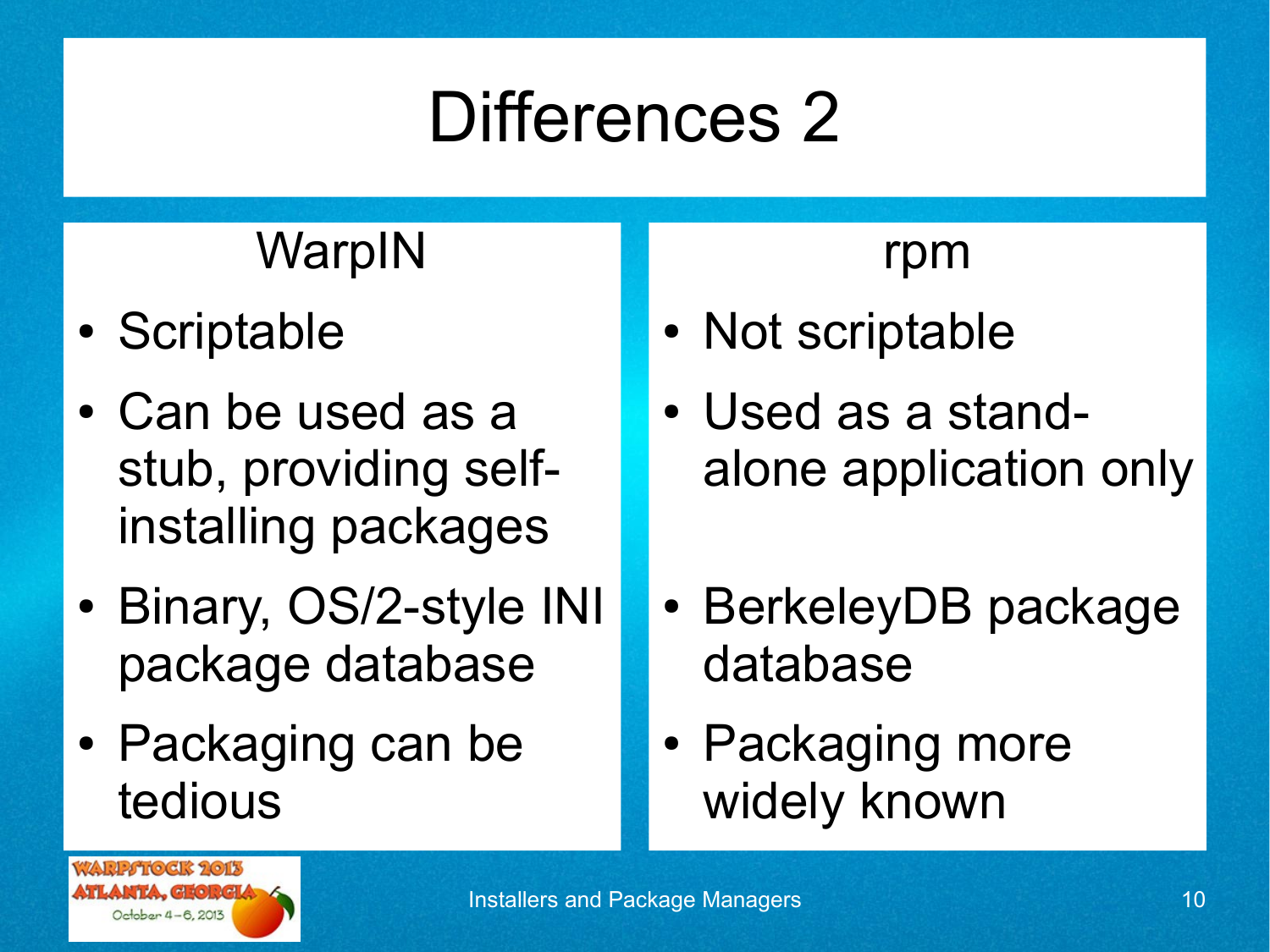## **WarpIN**

- Bundled with eCS
- User-friendly UI
- Destinations may be user-configurable at time of install

#### rpm

- Must be installed
- Commandline tool
- Destinations set in package, but package may be flagged as "relocatable"

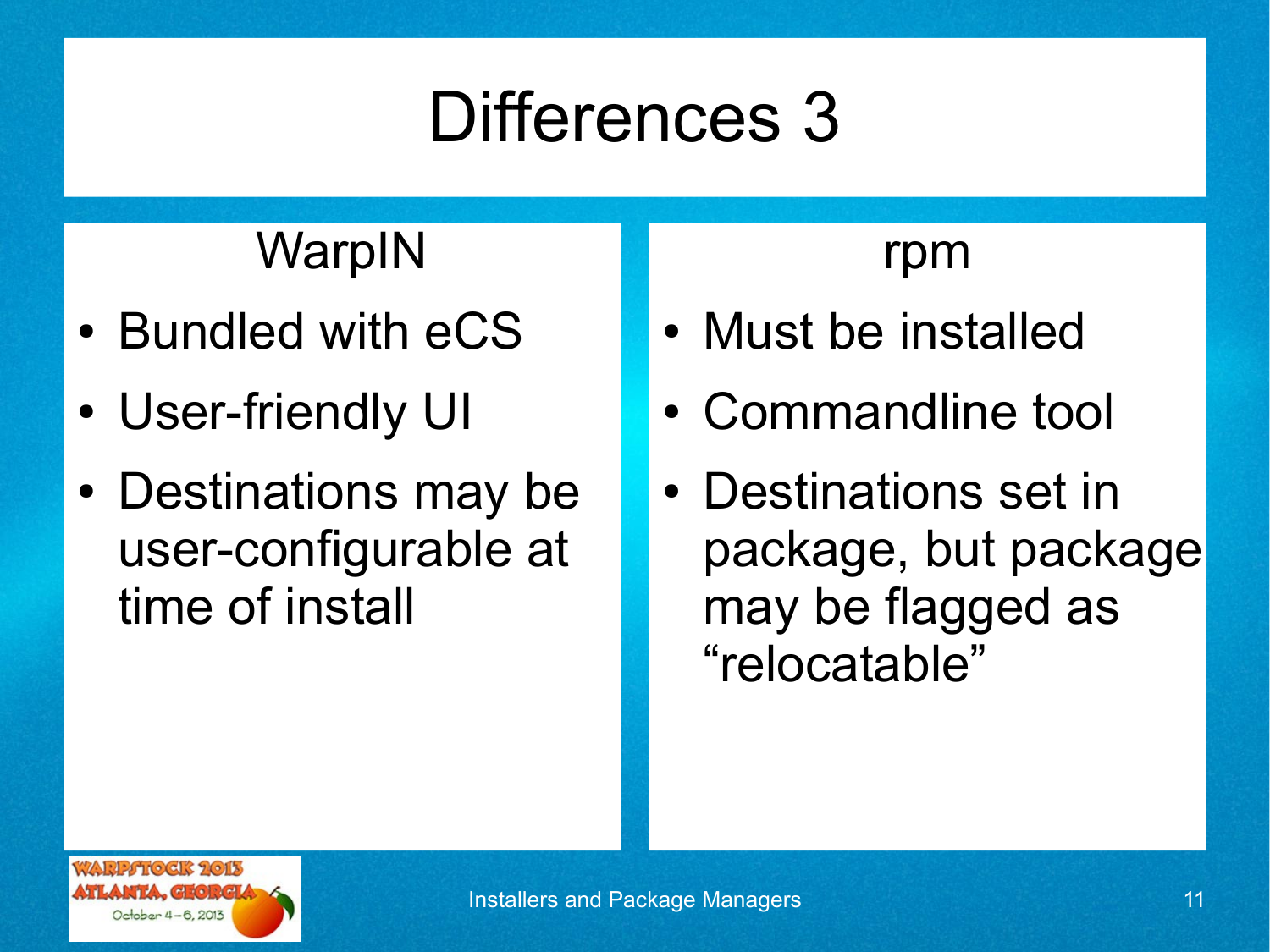## Package Management Utility

Wrapper or supplement to a package manager, providing additional function (file repository locations; package download); front end to the package manager.

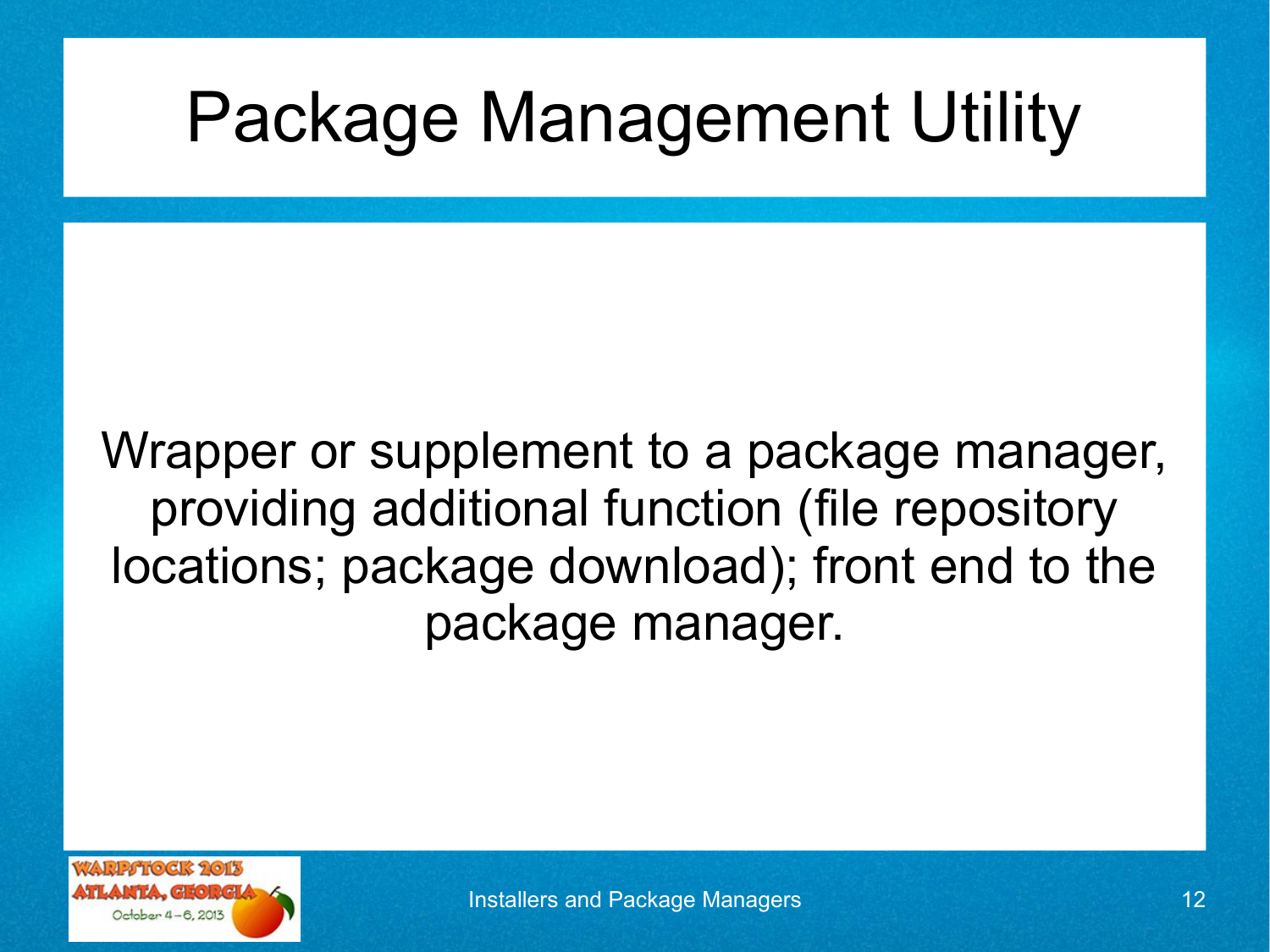

## yum (Yellowdog Updater, Modified)



**Installers and Package Managers 13** 13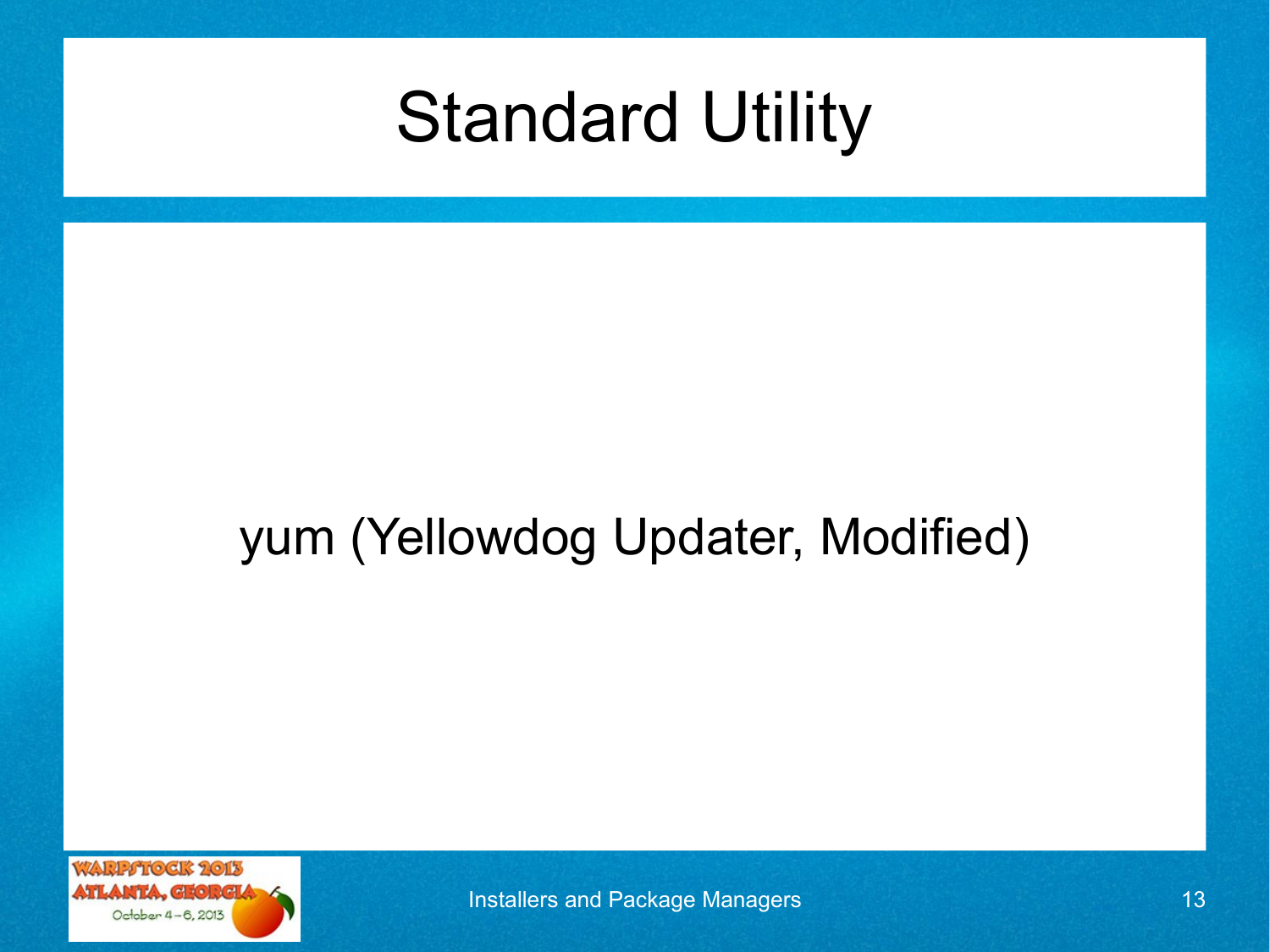# What a Utility Does

- Maintains list of locations for obtaining packages (repositories, or repos)
- Allows enabling and disabling of configured repos
- Provides information on requested package(s) (version available, which repo, prerequisites, what the package does). This data is stored in the package metadata.

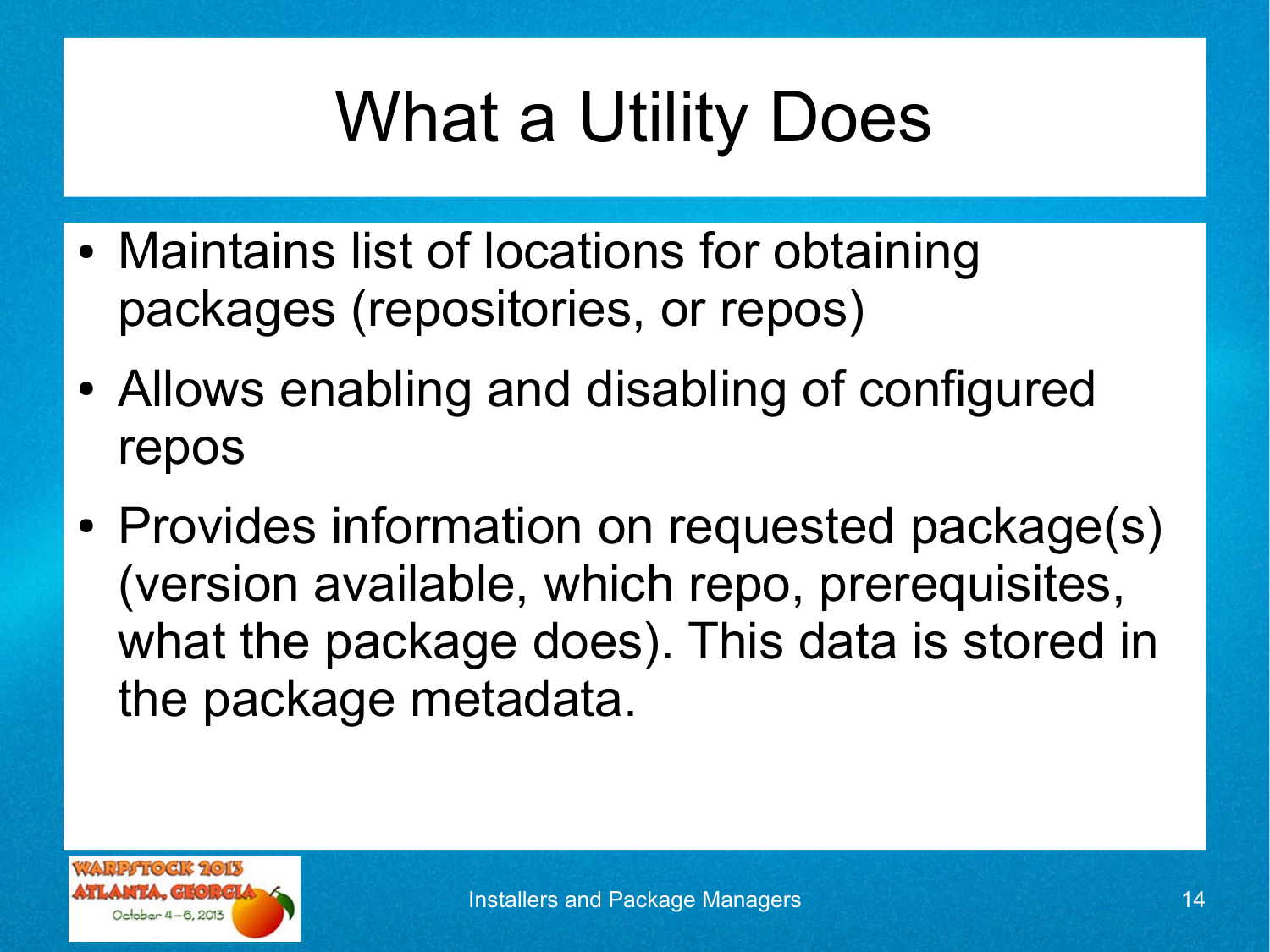#### rpm

- Maintains database of applications installed by it
- Installs & removes packages
- Can query details of installed or locally available packages

## yum

- Maintains database of repos
- Does not install (calls rpm)
- Can query details of multiple packages, installed or not

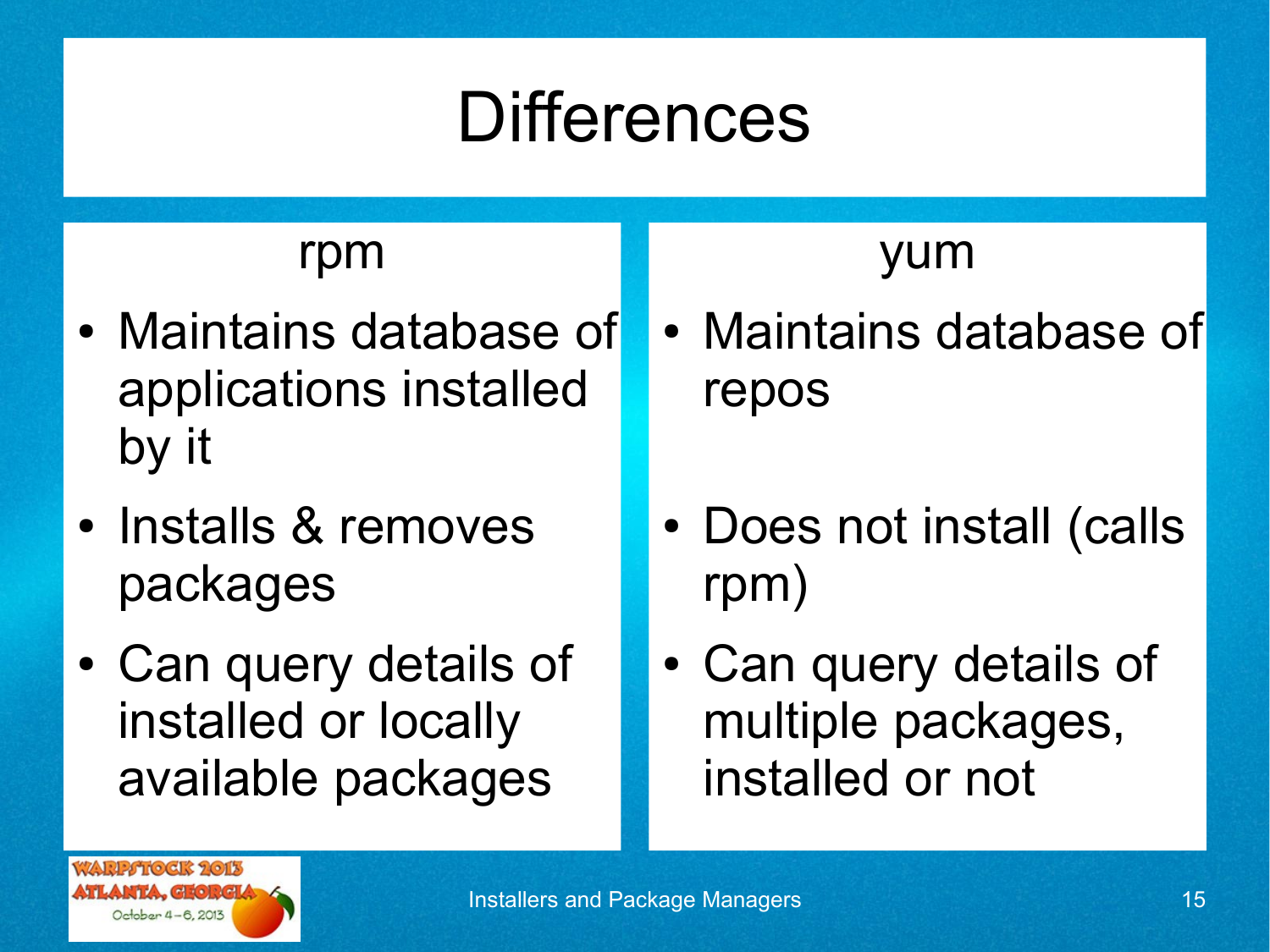## Example: Unzip

| $40/2$ (UNDOV)                                                                                                                                                                                                                                                                                                                             | $X = 9 = 7$ |
|--------------------------------------------------------------------------------------------------------------------------------------------------------------------------------------------------------------------------------------------------------------------------------------------------------------------------------------------|-------------|
| [c:\]unzip j:\DOWNLOAD\os2\assoed212.zip<br>Archive: j:/DOWNLOAD/os2/assoed212.zip<br>inflating: assoedit/ASSOEDIT.exe<br>inflating: assoedit/assoedit.hlp<br>inflating: assoedit/ASSOEDIT.ICO<br>inflating: assoedit/ASSOEDIT.TXT<br>extracting: assoedit/source.zip (160 butes EAs)<br>inflating: assoedit/WPTOOLS.DLL<br>(40 bytes EAs) |             |
| [c:\]dir assoed*                                                                                                                                                                                                                                                                                                                           |             |
| Volume in drive C is OS2BOOT<br>Serial number is 7C9A:990C<br>Directory of C:\assoed*                                                                                                                                                                                                                                                      |             |
| 9-12-13 17:44<br><br><br><br><br><br><br><br><br><br><br><br><br><br><br><br><br><br><br><br><br><br><br><br><br><br><br><br><br><br>$\theta$ bytes in $\theta$ files and 1 dir<br>                                                                                                                                                        |             |
| [c:1]                                                                                                                                                                                                                                                                                                                                      |             |
|                                                                                                                                                                                                                                                                                                                                            |             |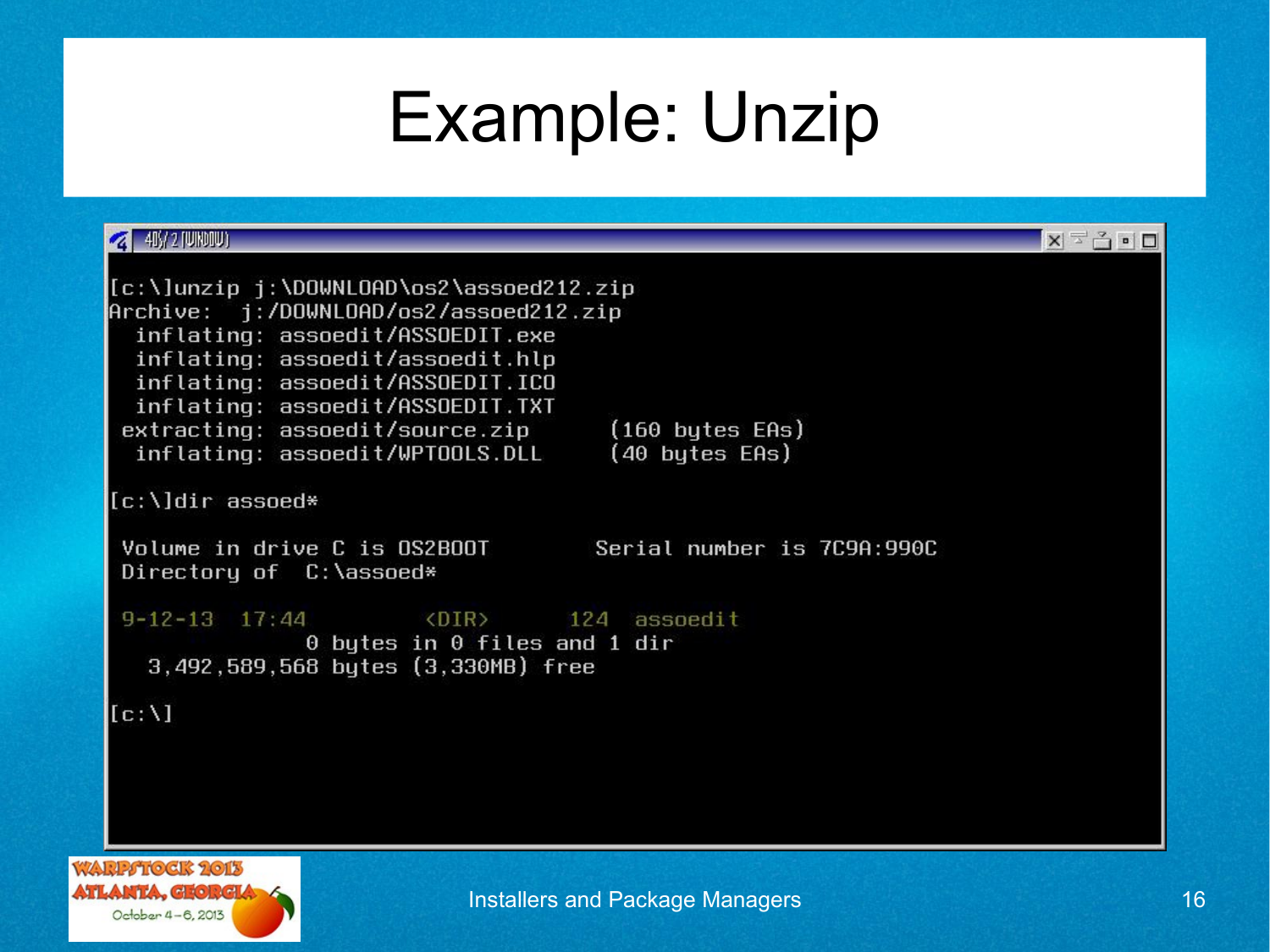## Example: REXX Installer

#### **S KSTALL** OND

[j:\download\os2\ecalc2prev31]install

eCALC installation

Creating WPS objects... Installation done. Hit ENTER to continue.



 $X \nightharpoonup^{\sim} \nightharpoonup^{\sim} \blacksquare$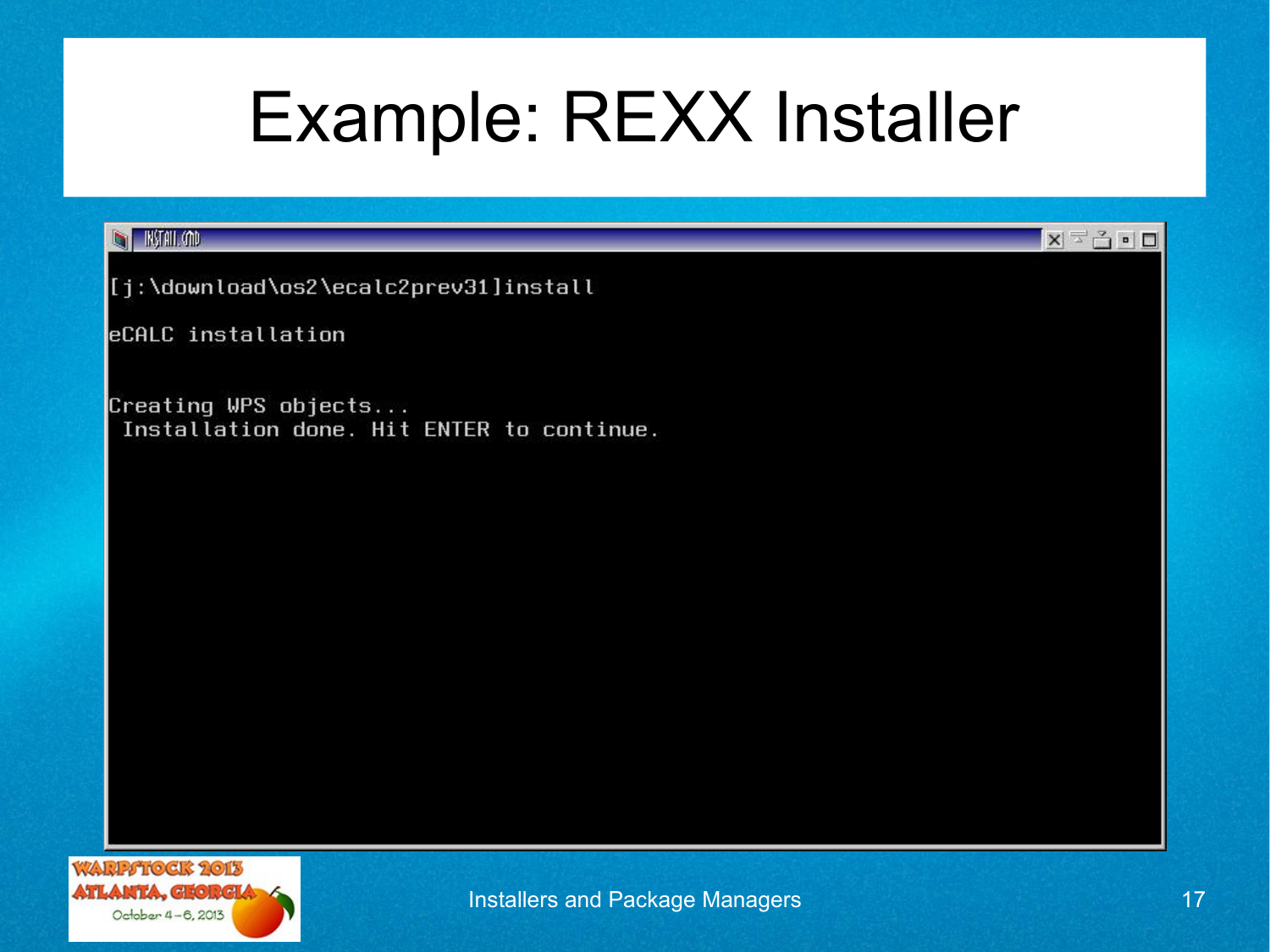## Example: WarpIN

| Drive<br>C:            |                                                       |              |              | 參<br>UAMK                                             | $X = 30$ |
|------------------------|-------------------------------------------------------|--------------|--------------|-------------------------------------------------------|----------|
|                        |                                                       |              |              | <b>Archive</b><br><b>Selections</b><br>Help<br>WarpIN |          |
|                        | Free(KB)                                              | Required(KB) |              |                                                       |          |
|                        | 3,411,192                                             | 853          | $\sim$       | <b>Packages</b>                                       |          |
| D:                     | 4,120,887                                             | 0            |              |                                                       |          |
| F.                     | 81,356,424                                            | 0            |              | Please select the package which is to be installed.   |          |
| G.                     | 81,354,752                                            | 0            |              |                                                       |          |
| J,                     | 12,087,992                                            | 0            |              |                                                       |          |
| L.                     | 11,011,936                                            | 0            |              | $\mathbf{u}$                                          |          |
| N:                     | 81,356,424                                            | 0            |              | boot Able<br>(V6.9.1.0, 853 KB)                       |          |
| P:                     | 11,011,936                                            | 0            |              |                                                       |          |
| S:                     | 11,011,936                                            | 0            |              |                                                       |          |
| Total:                 | 296,723,483                                           | 853          | $\checkmark$ |                                                       |          |
| $\left  \cdot \right $ |                                                       | $\,$ $\,$    |              |                                                       |          |
|                        |                                                       |              |              |                                                       |          |
| INSTAIL STATUS         |                                                       |              |              |                                                       |          |
|                        |                                                       |              |              |                                                       |          |
|                        | Loading archive<br>▶ Collecting information           |              |              |                                                       |          |
|                        | Penning parkages                                      |              |              |                                                       |          |
|                        | Unpacking files                                       |              |              |                                                       |          |
|                        | Updaing CCI FIG.SYS                                   |              |              | C:\TOOLS\bootAble<br>Install path:                    |          |
|                        | Registering Workplace Shell diasses-                  |              |              |                                                       |          |
|                        | Creating Workplace Shell objects<br>Updating database |              |              | installed version:<br>Next ><br>◀ Back<br>Cancel      |          |
|                        |                                                       |              |              |                                                       |          |

ATLANTA, GEORGL October 4-6, 2013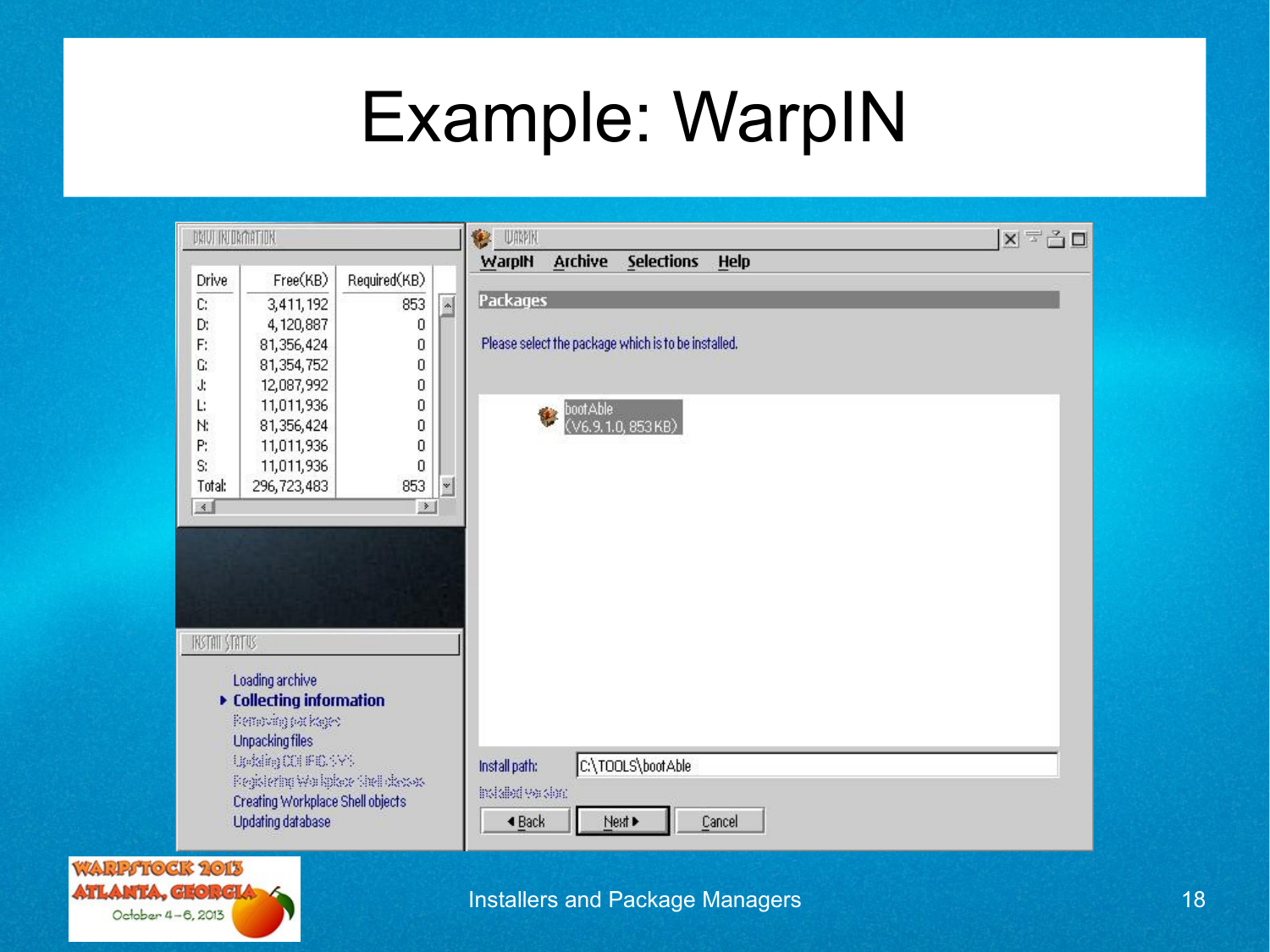## Example: rpm

#### 41%/2 [UNDIU]

 $[c:\1]$ rpm -iv qt4-devel-kit-4.7.3.2-1.i386.rpm Preparing packages for installation...  $q$ t4-devel-kit-4.7.3.2-1

 $[c:1]$ 



 $\mathbf{X} \equiv \mathbf{A} \bullet \mathbf{B}$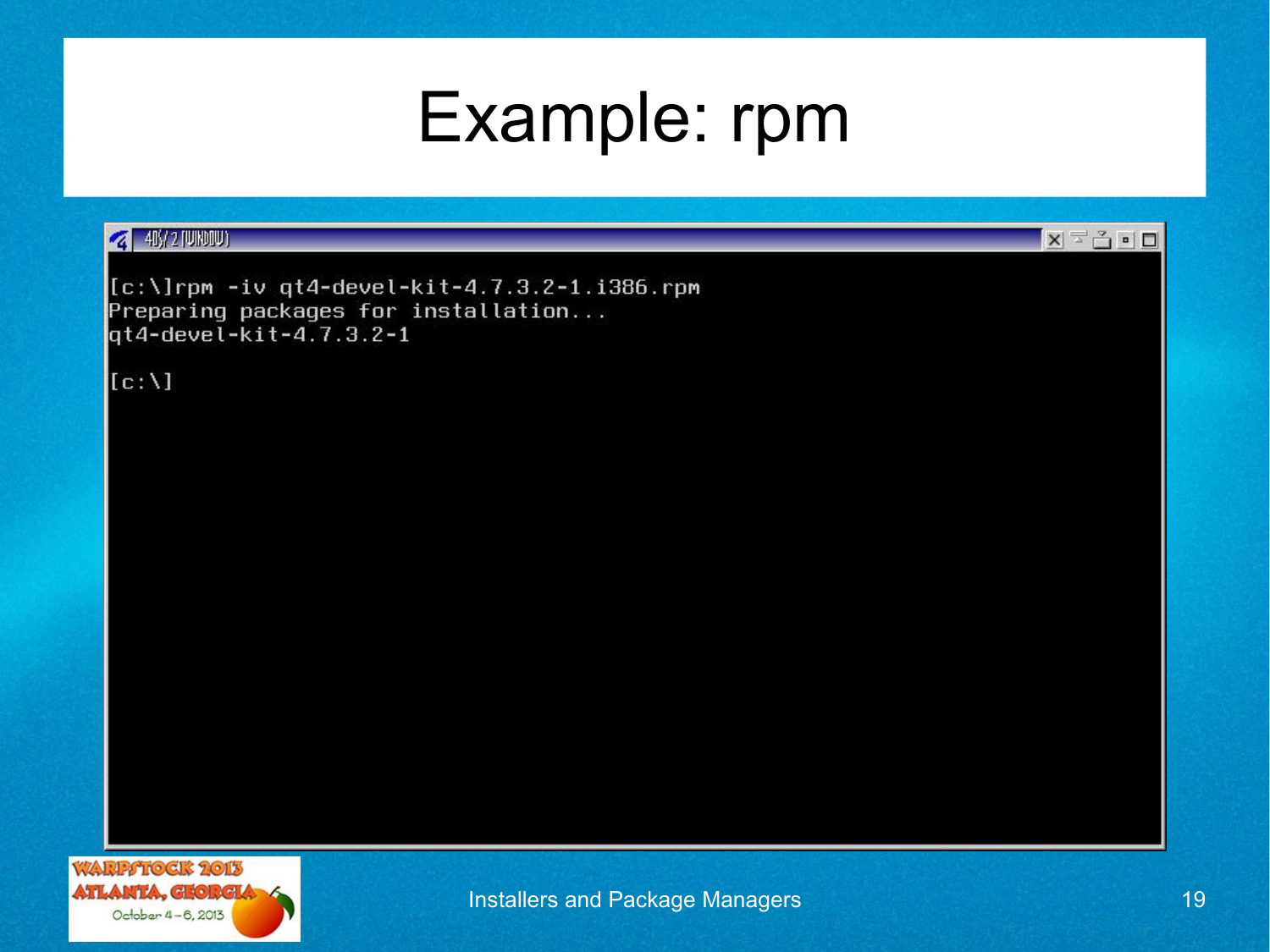## Example: yum info

| <b>4 45/2 [UNDIU]</b>                                                                                            | $X = 3 - 7$                                                                                                                                                                                                                                                                                                                                                   |
|------------------------------------------------------------------------------------------------------------------|---------------------------------------------------------------------------------------------------------------------------------------------------------------------------------------------------------------------------------------------------------------------------------------------------------------------------------------------------------------|
| Installed Packages<br>Arch : 1386<br>$Version$ : 4.7.3.2<br>Release : 1<br>Size : 0.0<br>Repo : installed<br>URL | [[c:\]yum info qt4-devel-kit<br>Name: gt4-devel-kit<br>Summary : Qt 4 development kit<br>: http://www.qtsoftware.com/<br>License $\qquad$ : LGPLv2 with exceptions or GPLv3 with exceptions                                                                                                                                                                   |
|                                                                                                                  | Description: Qt is a software toolkit for developing applications.<br>: This meta package installs all individual packages containing<br>: various Qt development components, including the Qt headers and<br>: libraries, the Linguist, Assistant and Designer applications,<br>: development tools, example Qt applications and the API<br>: documentation. |
| [c:1]<br><b>RP/TOCK 2013</b>                                                                                     |                                                                                                                                                                                                                                                                                                                                                               |

WZ

**ATLANTA, GEORGI** October 4-6, 2013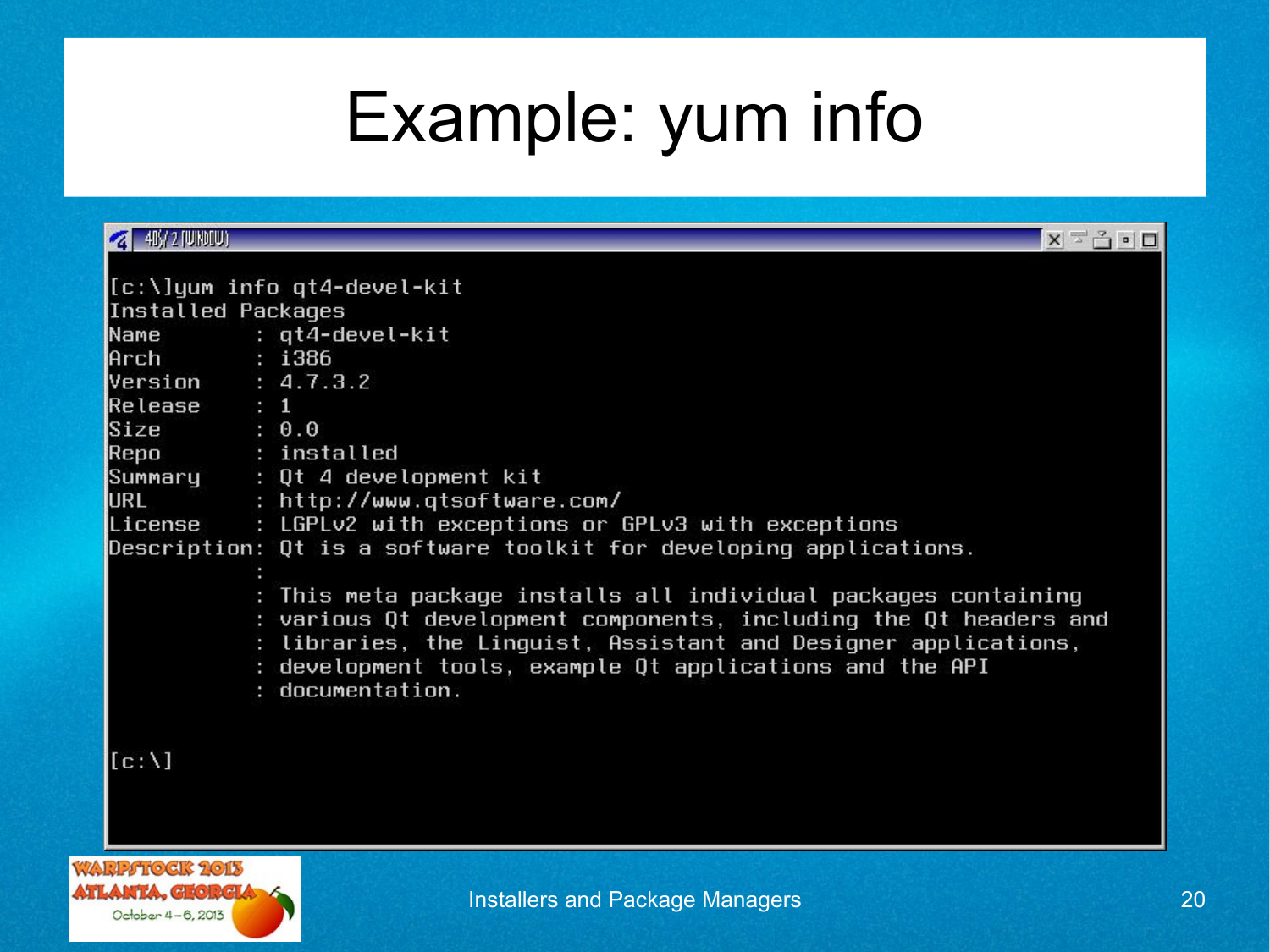## Example: yum whatprovides

#### **2** 40 / 2 ( UNDOW)

|               | [[c:\]ųum whatprovides */qt4                    |
|---------------|-------------------------------------------------|
|               | $libqtd-4.7.3.2-1.1386: Qt 4 runtime libraries$ |
| Repo          | : netlabs-rel-2rosenthals                       |
| Matched from: |                                                 |
|               | Filename : /@unixroot/usr/share/doc/qt4         |
|               | Filename : /@unixroot/usr/share/qt4             |
|               | Filename : /@unixroot/usr/lib/qt4               |
|               |                                                 |
|               | $libqtd-4.7.3-1.1386: 0t$ 4 runtime libraries   |
|               | Repo             : netlabs-rel-2rosenthals      |
| Matched from: |                                                 |
|               | Filename : /@unixroot/usr/share/doc/qt4         |
|               | Filename : /@unixroot/usr/share/qt4             |
| Filename      | : /@unixroot/usr/lib/qt4                        |

```
[c:1]
```


 $X = \frac{3}{2}$   $\blacksquare$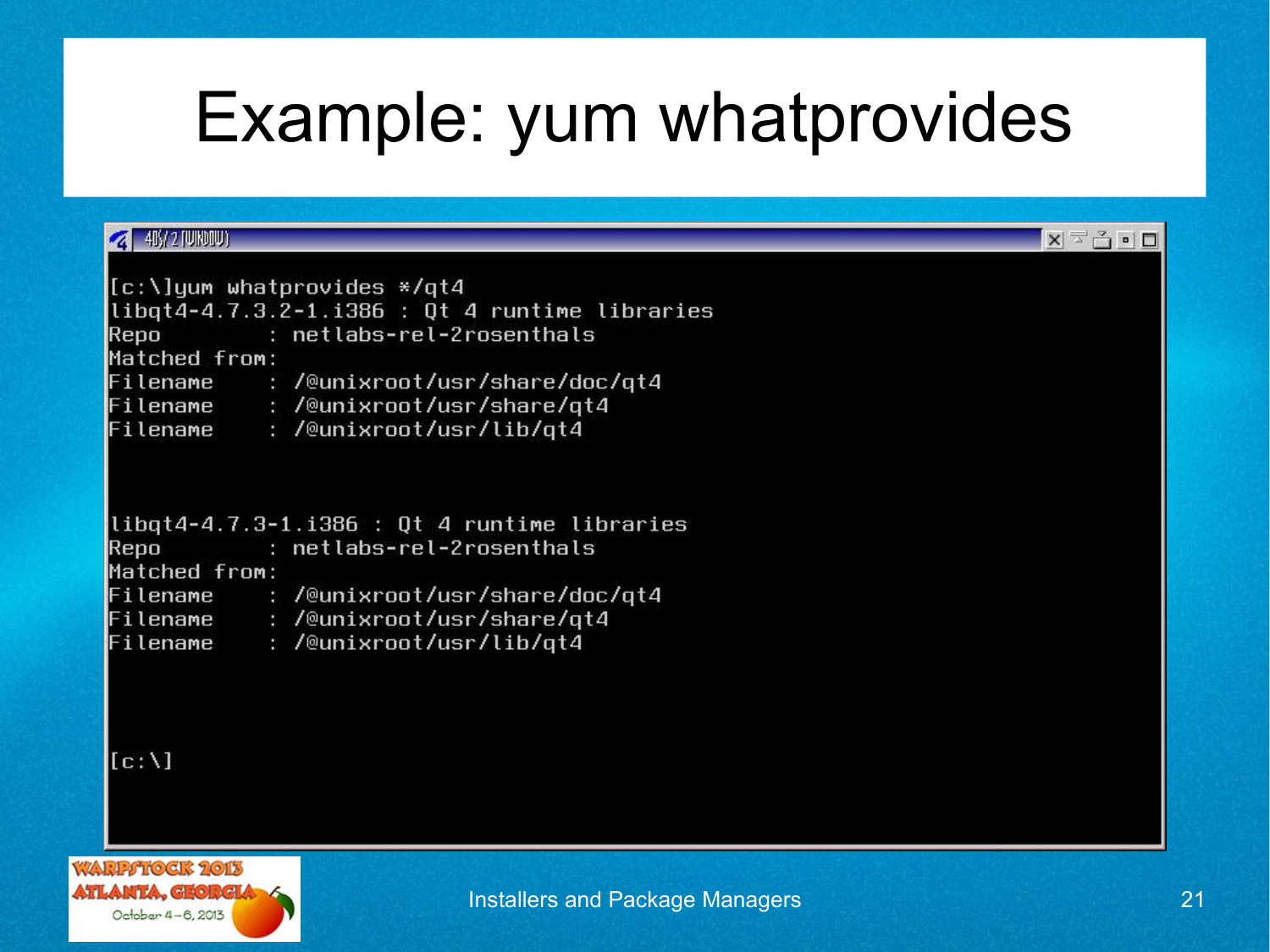## Example: yum update

| <b>TUMLINI</b>                                                                                                                                                                                                                 | $X = 9$ $B$ |
|--------------------------------------------------------------------------------------------------------------------------------------------------------------------------------------------------------------------------------|-------------|
|                                                                                                                                                                                                                                |             |
|                                                                                                                                                                                                                                |             |
| [c:\]yum update                                                                                                                                                                                                                |             |
| Setting up Update Process                                                                                                                                                                                                      |             |
| Resolving Dependencies                                                                                                                                                                                                         |             |
| $\left  \text{--} \right\rangle$ Running transaction check                                                                                                                                                                     |             |
| $\leftarrow$ Package coreutils.i386 0:8.6-10.oc00 set to be updated                                                                                                                                                            |             |
| $\left  \text{---} \right\rangle$ Package findutils.i386 1:4.4.2-5.oc00 set to be updated                                                                                                                                      |             |
| $\left  \text{---} \right\rangle$ Package gcc.i386 0:4.4.6.17-1.oc00 set to be updated                                                                                                                                         |             |
| $\left  \text{---} \right\rangle$ Package gcc-wlink.i386 0:4.4.6.17-1.oc00 set to be updated                                                                                                                                   |             |
| $\left  \text{---} \right\rangle$ Package gcc-wrc.i386 0:4.4.6.17-1.oc00 set to be updated                                                                                                                                     |             |
| $\left  \text{---} \right\rangle$ Package libc.i386 0:0.6.5-18.oc00 set to be updated                                                                                                                                          |             |
| $\left  \text{---} \right\rangle$ Package libc-devel.i386 0:0.6.5-18.oc00 set to be updated                                                                                                                                    |             |
| $\left  \text{---} \right\rangle$ Package libgcc446.i386 0:4.4.6.17-1.oc00 set to be updated                                                                                                                                   |             |
| $\left  \text{---} \right\rangle$ Package libssp.i386 0:4.4.6.17-1.oc00 set to be updated                                                                                                                                      |             |
| $\left  \text{---} \right\rangle$ Package libstdc++.i386 0:4.4.6.17-1.oc00 set to be updated                                                                                                                                   |             |
| $\leftarrow$ Package libsupc++.i386 0:4.4.6.17-1.oc00 set to be updated                                                                                                                                                        |             |
| $\left  \text{---} \right\rangle$ Package os2-base.i386 0:0.0.0-7.oc00 set to be updated                                                                                                                                       |             |
| $\left  \text{---} \right\rangle$ Package zip.i386 0:3.0-6.oc00 set to be updated                                                                                                                                              |             |
| $\left  \text{--} \right\rangle$ Finished Dependency Resolution                                                                                                                                                                |             |
| has a graduated to go in the first of the state of the state of the state of the state of the state of the state of the state of the state of the state of the state of the state of the state of the state of the state of th |             |

pependencies Resolved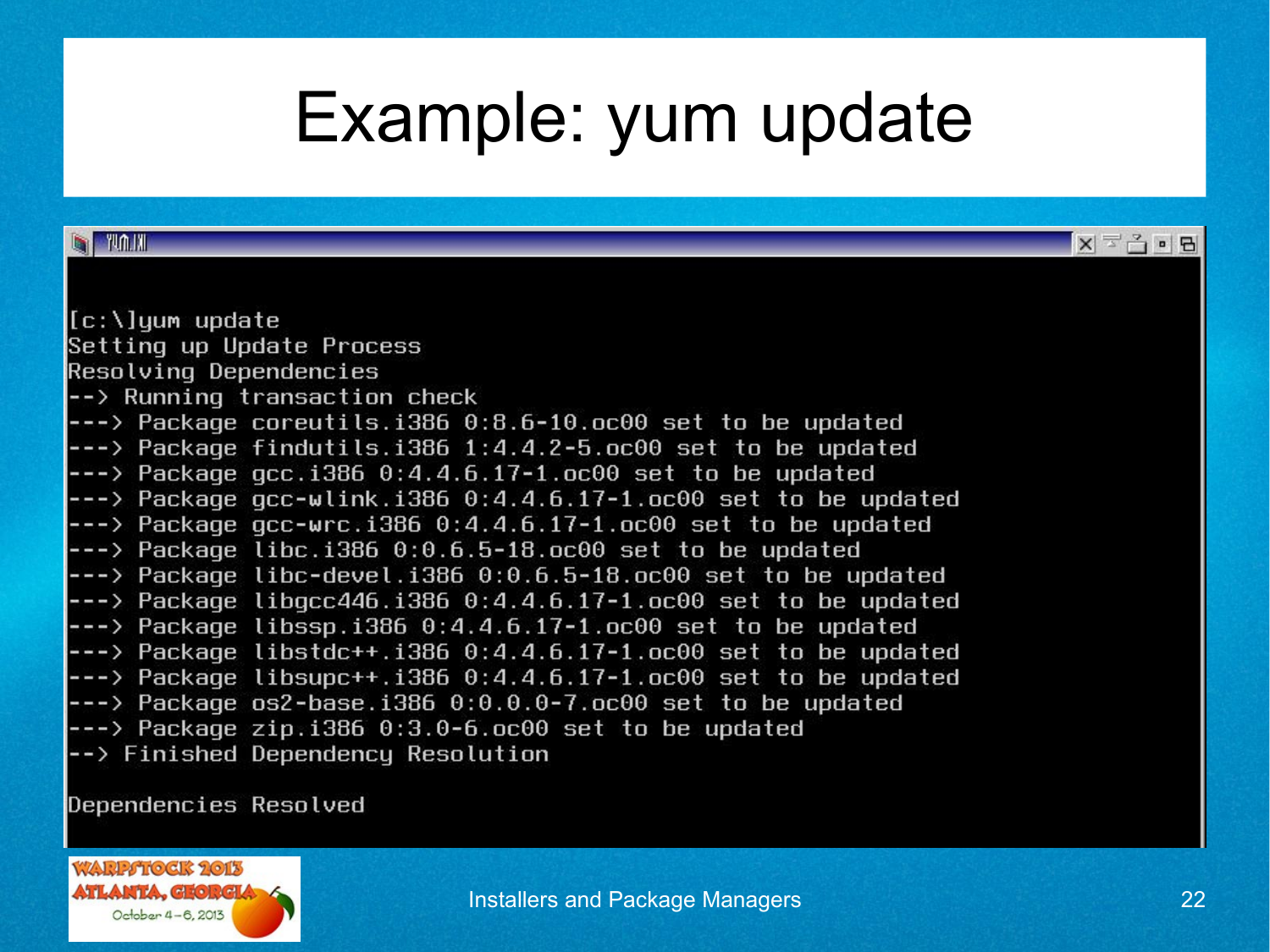## Example: yum update

| Package                   | Arch                                   | Version                                                | Repository              | Size     |  |  |  |
|---------------------------|----------------------------------------|--------------------------------------------------------|-------------------------|----------|--|--|--|
|                           |                                        |                                                        |                         |          |  |  |  |
| Installing:               |                                        |                                                        |                         |          |  |  |  |
| libssp                    | i386                                   | $4.4.6.17 - 1.000$                                     | netlabs-rel-2rosenthals | 7.1 k    |  |  |  |
| replacing                 | qcc-stack-protector.i386 4.4.6-15.oc00 |                                                        |                         |          |  |  |  |
| libstdc++                 | i386                                   | $4.4.6.17 - 1.0000$                                    | netlabs-rel-2rosenthals | 220 k    |  |  |  |
|                           |                                        | replacing gcc-stdc++-shared-library.i386 4.4.6-15.oc00 |                         |          |  |  |  |
| libsupc++                 | i386                                   | $4.4.6.17 - 1.0000$                                    | netlabs-rel-2rosenthals | 37 k     |  |  |  |
| replacinq                 |                                        | qcc-supc++-shared-library.i386 4.4.6-15.oc00           |                         |          |  |  |  |
| Updating:                 |                                        |                                                        |                         |          |  |  |  |
| coreutils                 | i386                                   | $8.6 - 10.0000$                                        | netlabs-rel-2rosenthals | 5.2M     |  |  |  |
| findutils                 | i386                                   | $1:4.4.2 - 5.000$                                      | netlabs-rel-2rosenthals | 722 k    |  |  |  |
| qcc                       | i386                                   | $4.4.6.17 - 1.0000$                                    | netlabs-rel-2rosenthals | 14 M     |  |  |  |
| gcc-wlink                 | i386                                   | $4.4.6.17 - 1.0000$                                    | netlabs-rel-2rosenthals | 3.7k     |  |  |  |
| qcc-wrc                   | i386                                   | $4.4.6.17 - 1.0000$                                    | netlabs-rel-2rosenthals | 3.7k     |  |  |  |
| libc                      | i386                                   | $0.6.5 - 18.000$                                       | netlabs-rel-2rosenthals | 927 k    |  |  |  |
| libc-devel                | i386                                   | $0.6.5 - 18.0000$                                      | netlabs-rel-2rosenthals | 30 M     |  |  |  |
| libgcc446                 | i386                                   | $4.4.6.17 - 1.0000$                                    | netlabs-rel-2rosenthals | 25 k     |  |  |  |
| os2-base                  | i386                                   | $0.0.0 - 7.0000$                                       | netlabs-rel-2rosenthals | $6.2\;k$ |  |  |  |
| zip                       | i386                                   | $3.0 - 6.000$                                          | netlabs-rel-2rosenthals | 321 k    |  |  |  |
| Transaction Summary       |                                        |                                                        |                         |          |  |  |  |
|                           |                                        |                                                        |                         |          |  |  |  |
|                           |                                        |                                                        |                         |          |  |  |  |
| Install                   | 3 Package(s)                           |                                                        |                         |          |  |  |  |
| Upgrade                   | $10$ Package $(s)$                     |                                                        |                         |          |  |  |  |
| Total download size: 52 M |                                        |                                                        |                         |          |  |  |  |
| Is this ok $[y/N]$ :      |                                        |                                                        |                         |          |  |  |  |

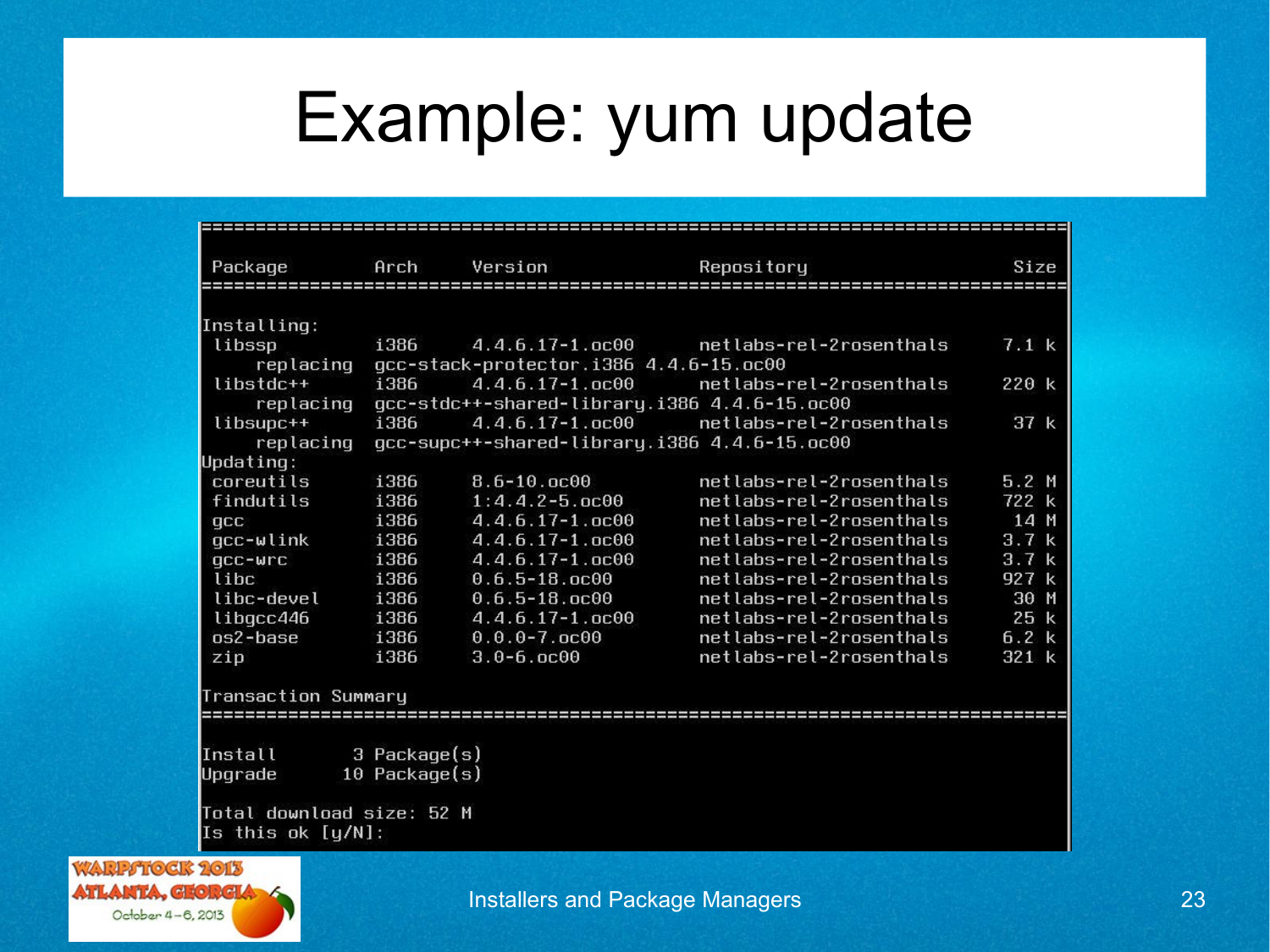## Example: yum repolist

| 4 45/2 (UNOTU)                                 |                                                                                                                                                             | <b>X</b> 국 스 - B |
|------------------------------------------------|-------------------------------------------------------------------------------------------------------------------------------------------------------------|------------------|
| [c:\]yum repolist<br>repo id                   | repo name                                                                                                                                                   | status           |
| repolist: 1,583                                | netlabs-exp-2rosenthals Netlabs experimental repository - USA Rosenthal M<br>netlabs-rel-2rosenthals Netlabs Stable Repository - USA Rosenthal Mirror 1,139 | 444              |
| [c:1]                                          |                                                                                                                                                             |                  |
|                                                |                                                                                                                                                             |                  |
|                                                |                                                                                                                                                             |                  |
|                                                |                                                                                                                                                             |                  |
|                                                |                                                                                                                                                             |                  |
|                                                |                                                                                                                                                             |                  |
|                                                |                                                                                                                                                             |                  |
| <b>ARPATOCK 2015</b><br><b>TANFA CEARCIA C</b> |                                                                                                                                                             |                  |

WZ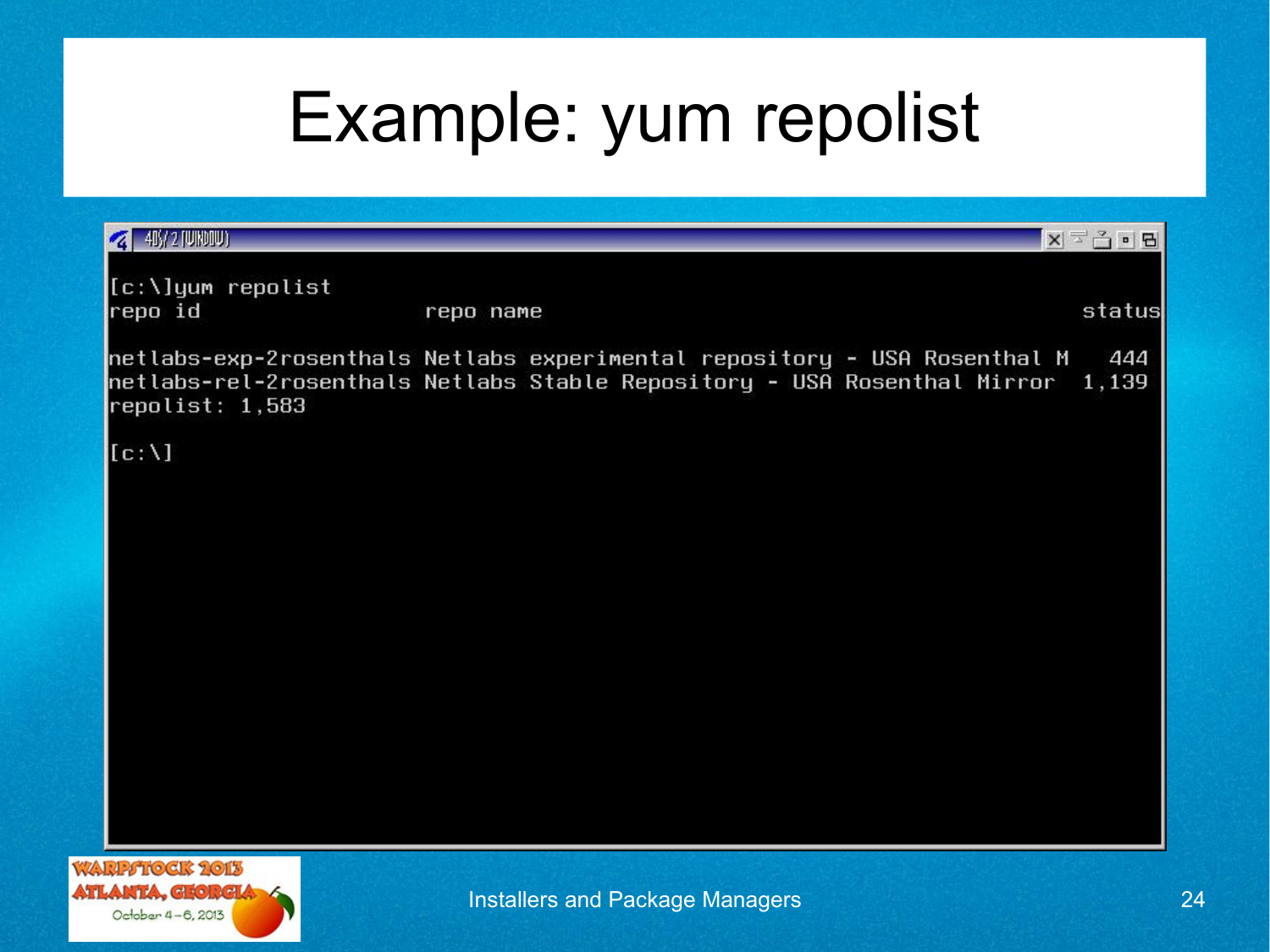• How do I know which to use?

The package will determine which tool is best suited for the job.

• How do I install yum?

You need rpm, as yum by itself won't do much (and it has a dependency on rpm). To install rpm and yum, there is a WarpIN bootstrap. See: http://trac.netlabs.org/rpm/wiki/RpmInstall

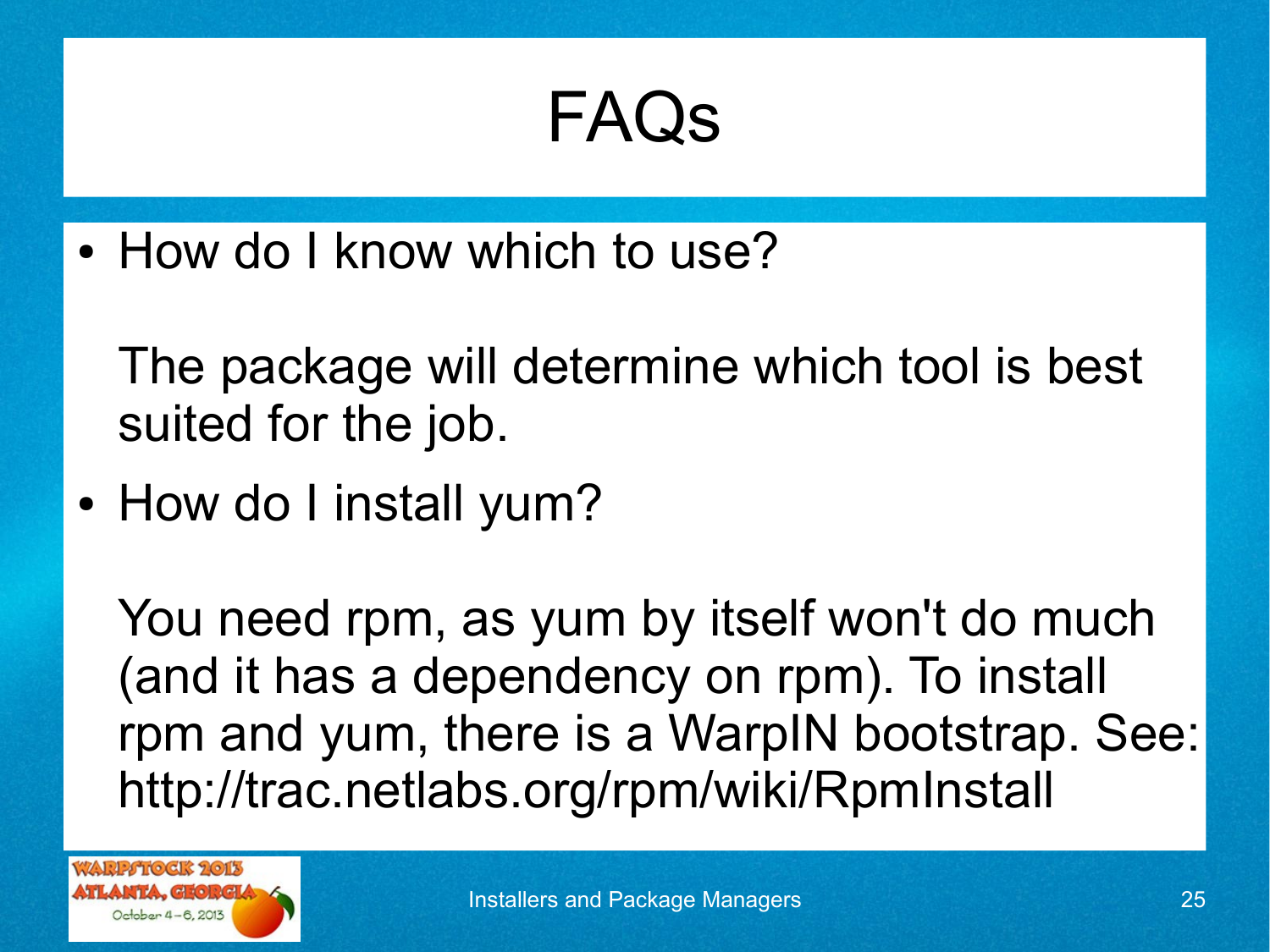• Can WarpIN download new packages?

No, WarpIN is a package manager, not a package management utility.

• Can WarpIN read my rpm database?

No, WarpIN can only read its own database. WarpIN is unaware of any packages installed either by unzip or rpm.

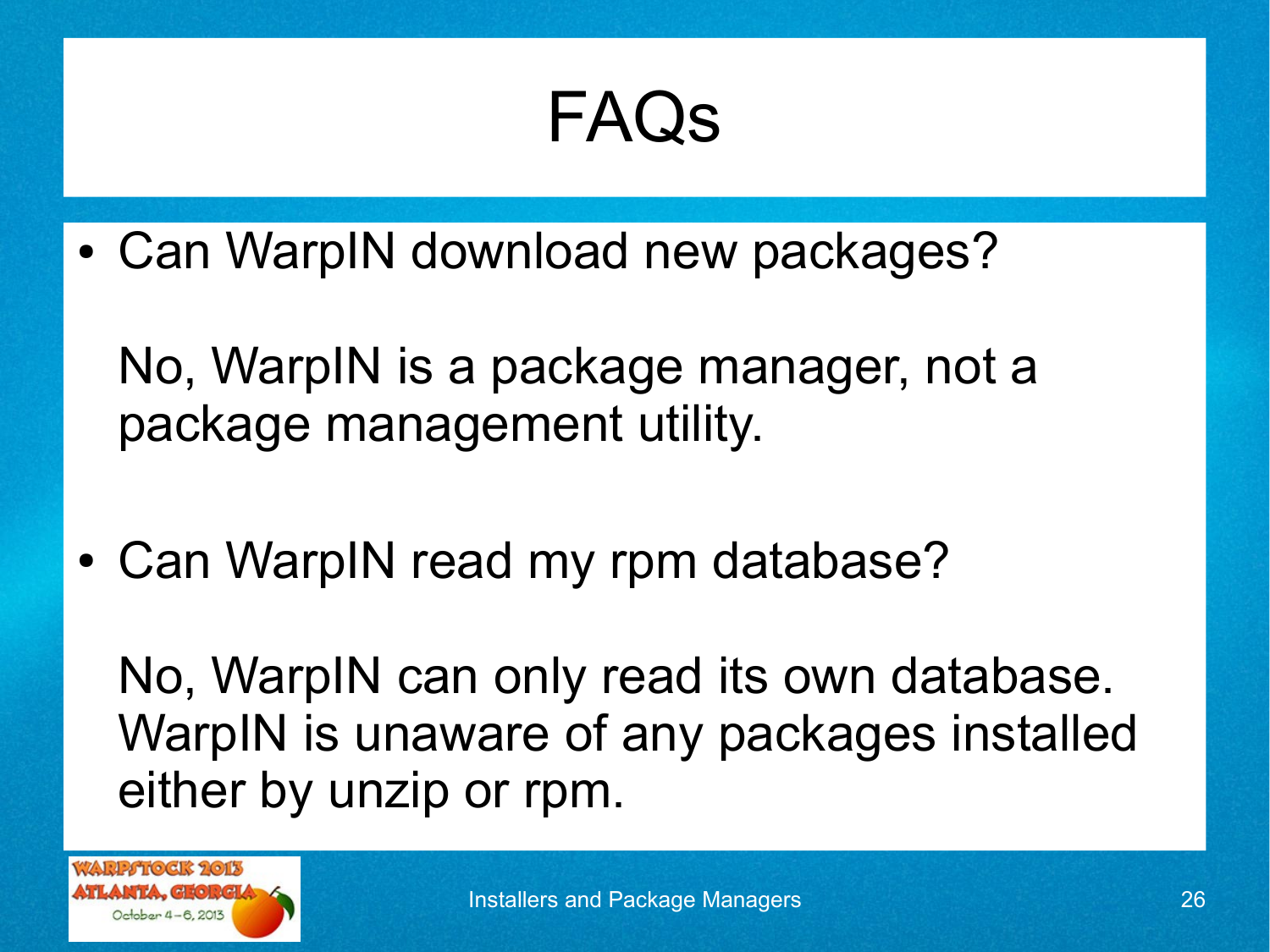• Can rpm download packages?

No, rpm is a package manager, not a package management utility.

• Can rpm read my WarpIN database?

No, rpm can only read its own database. rpm is unaware of any packages installed either by unzip or WarpIN.

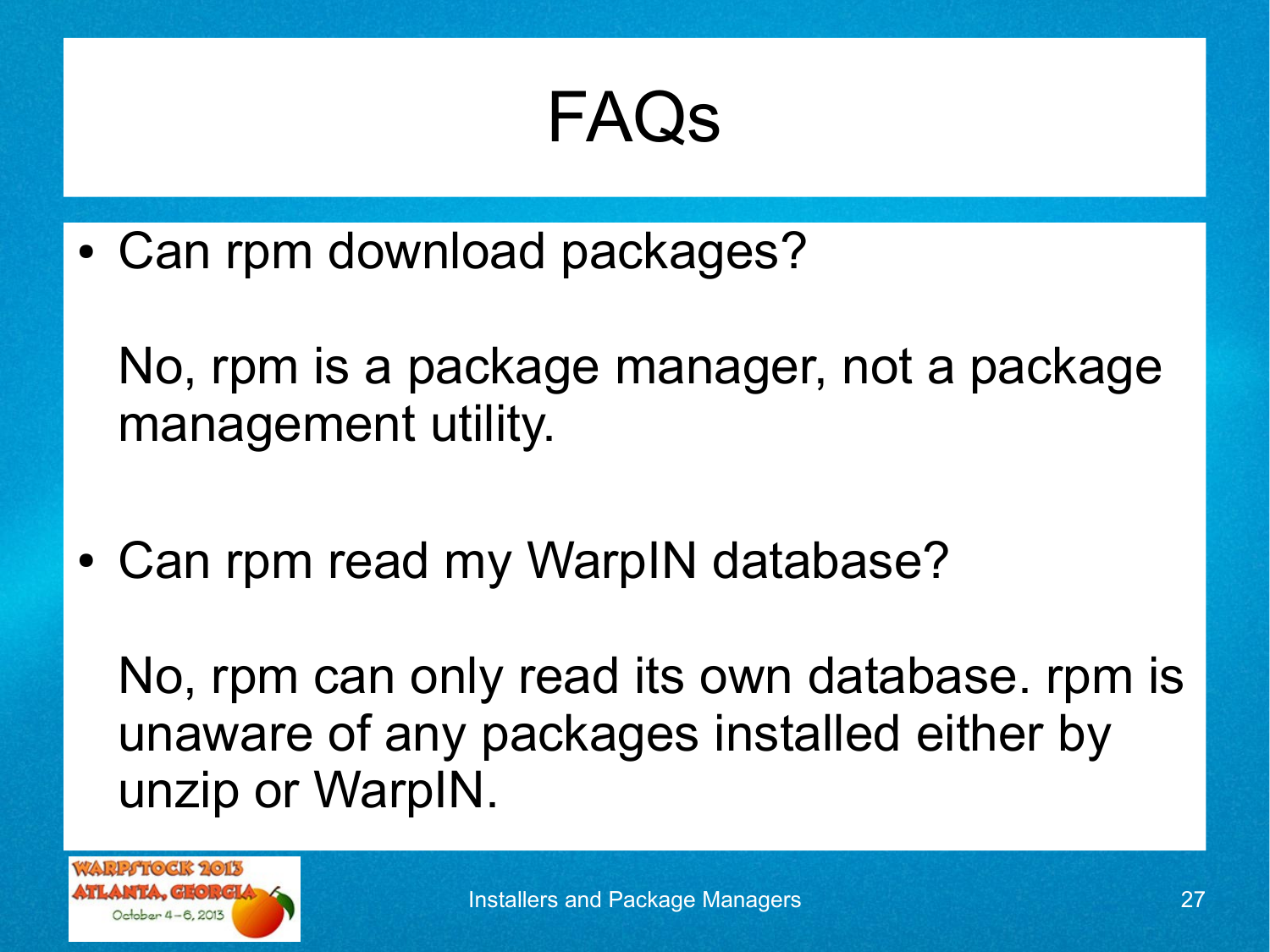• Can yum download packages?

Yes.

• Can yum install packages?

Not by itself, no. yum relies on rpm to handle installing and removing packages.

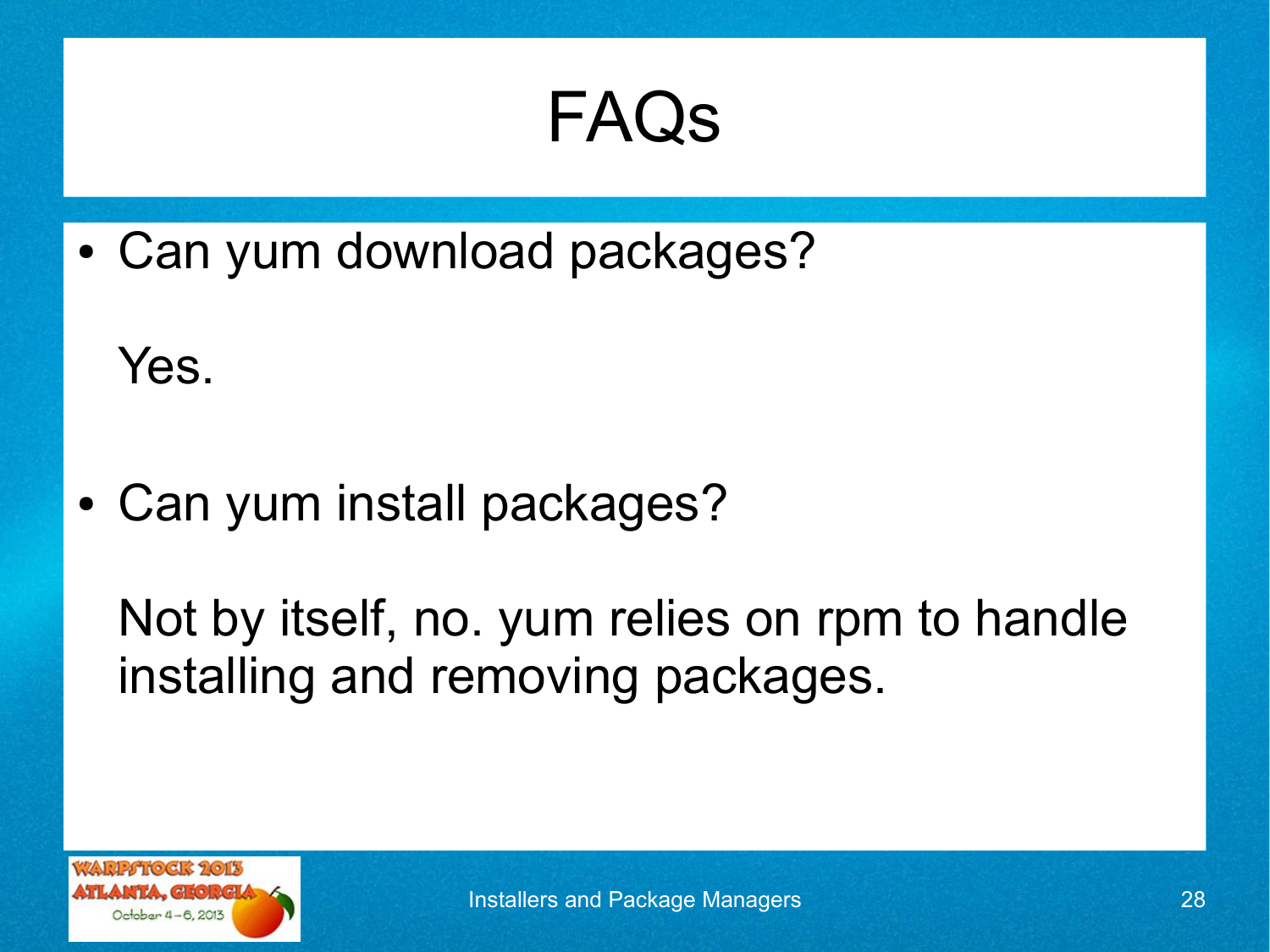• Can yum read my WarpIN and/or rpm database?

No, but this is irrelevant. Yum only needs to maintain a database of repositories, not packages.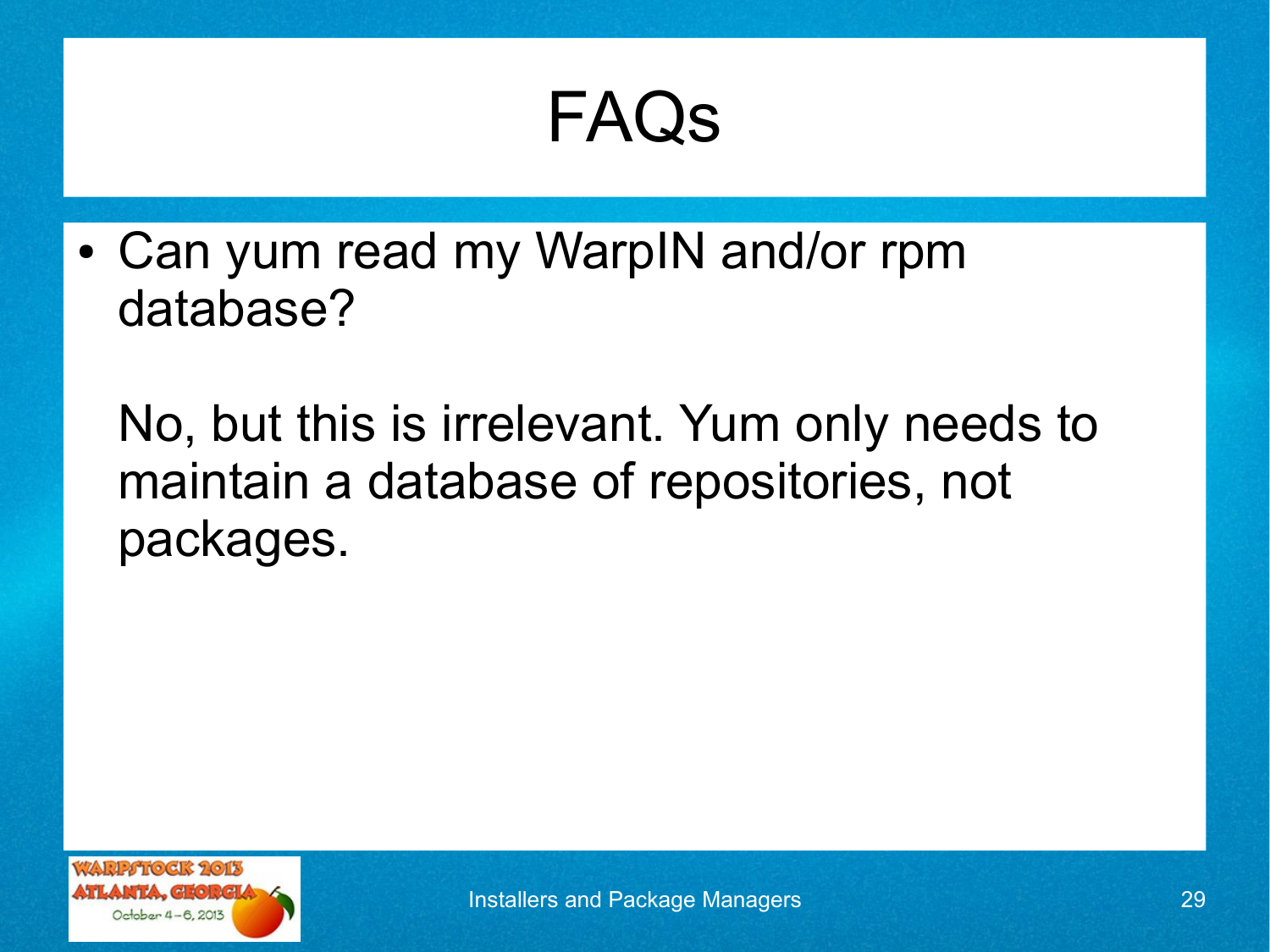## What's Still Needed for eCS?

Conflicts can occur when an application has been packaged in different ways, and package managers are mixed. A bridge between WarpIN and rpm would be a major improvement.

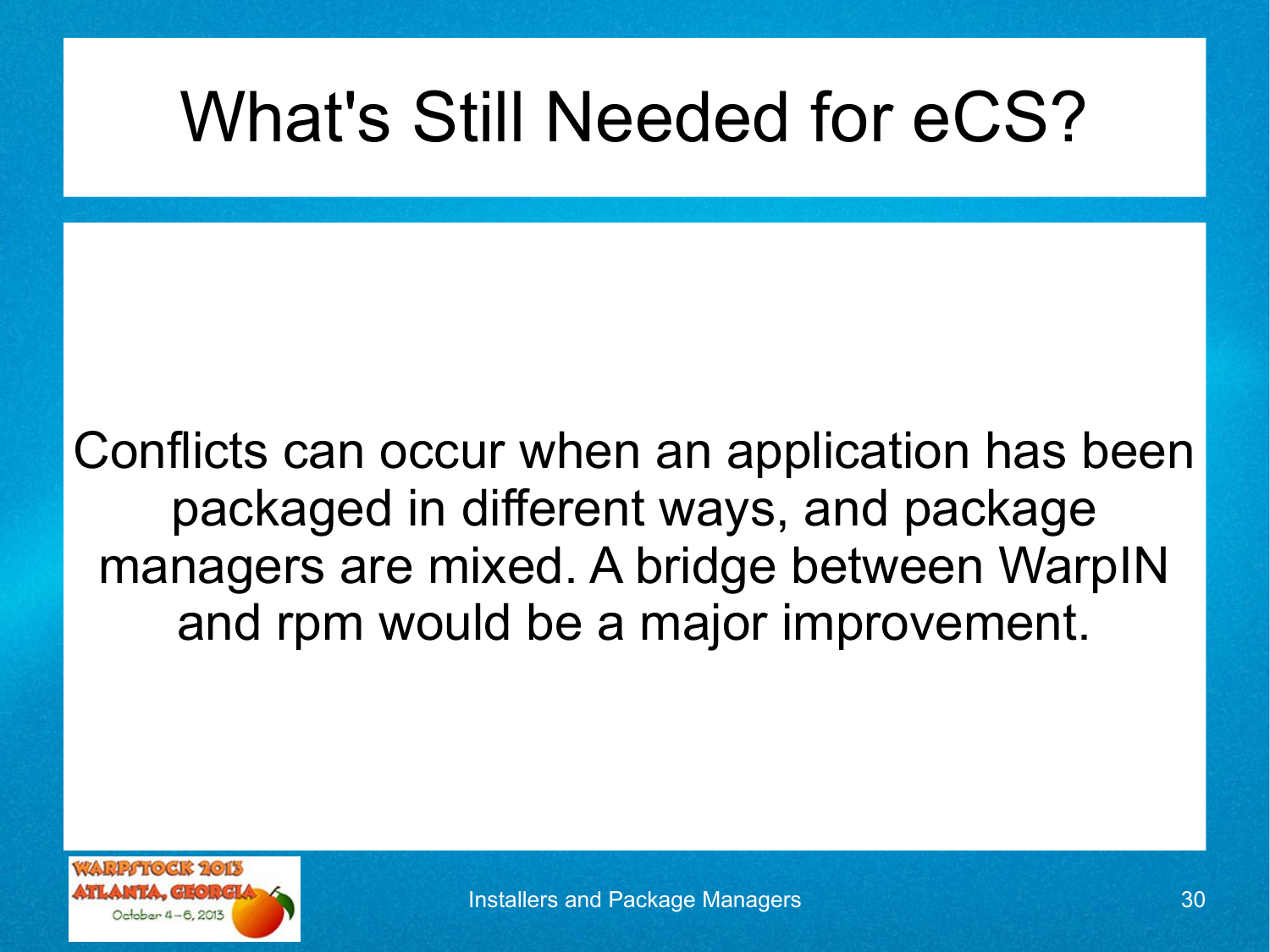# Conflict Example: Odin

Odin installed via unzip to O:\Libraries\Odin

Odin installed via yum install libodin, which installs to %UNIXROOT%\var\lib\odin

libodin is not relocatable:

[j:\]rpm -qpi libodin-0.8.9-1.i386.rpm | grep Relocations

Name : libodin Relocations: (not relocatable)

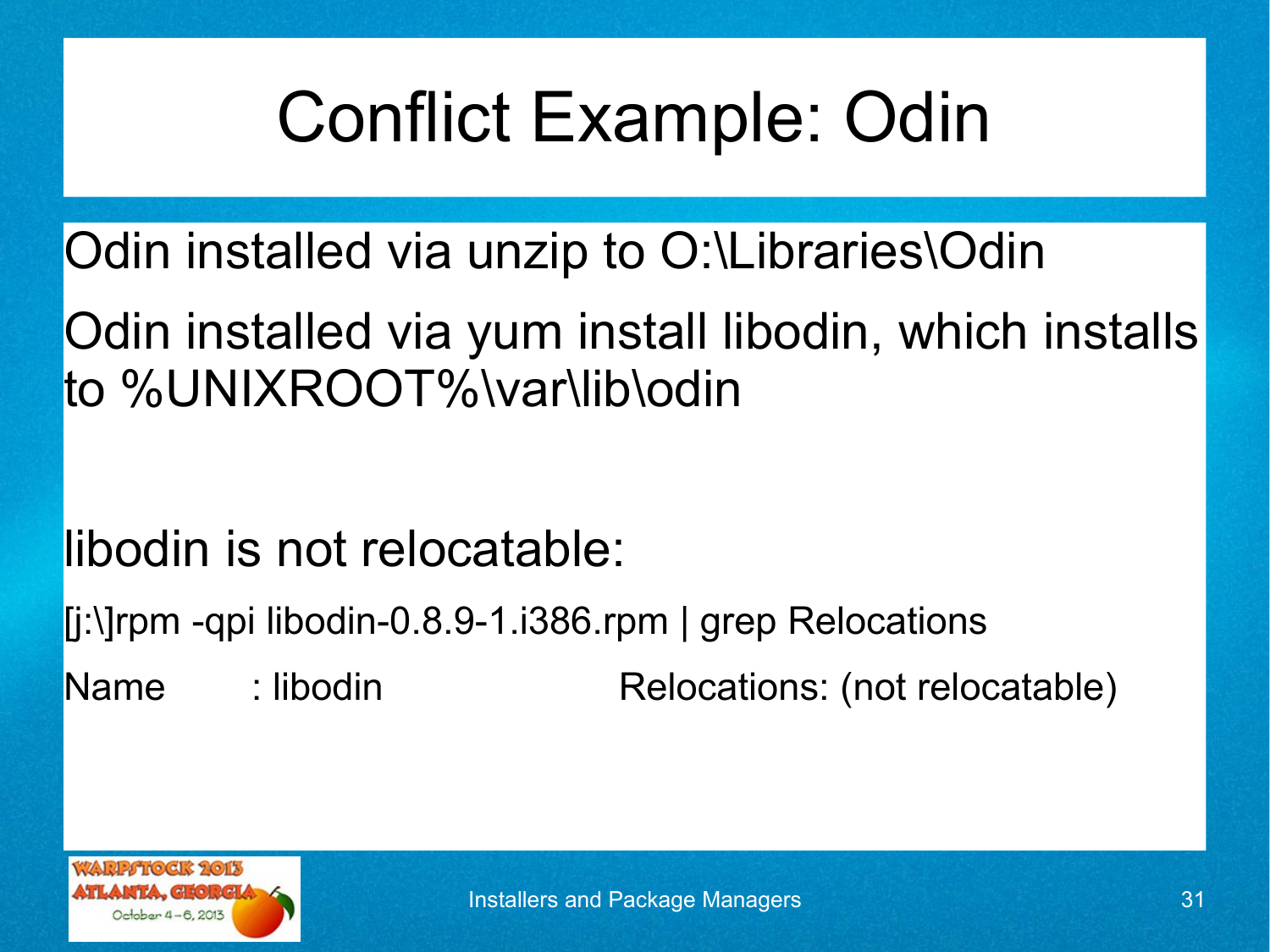## Conflict Example: Odin

### Result: Two separate installations



**Installers and Package Managers 32** and 32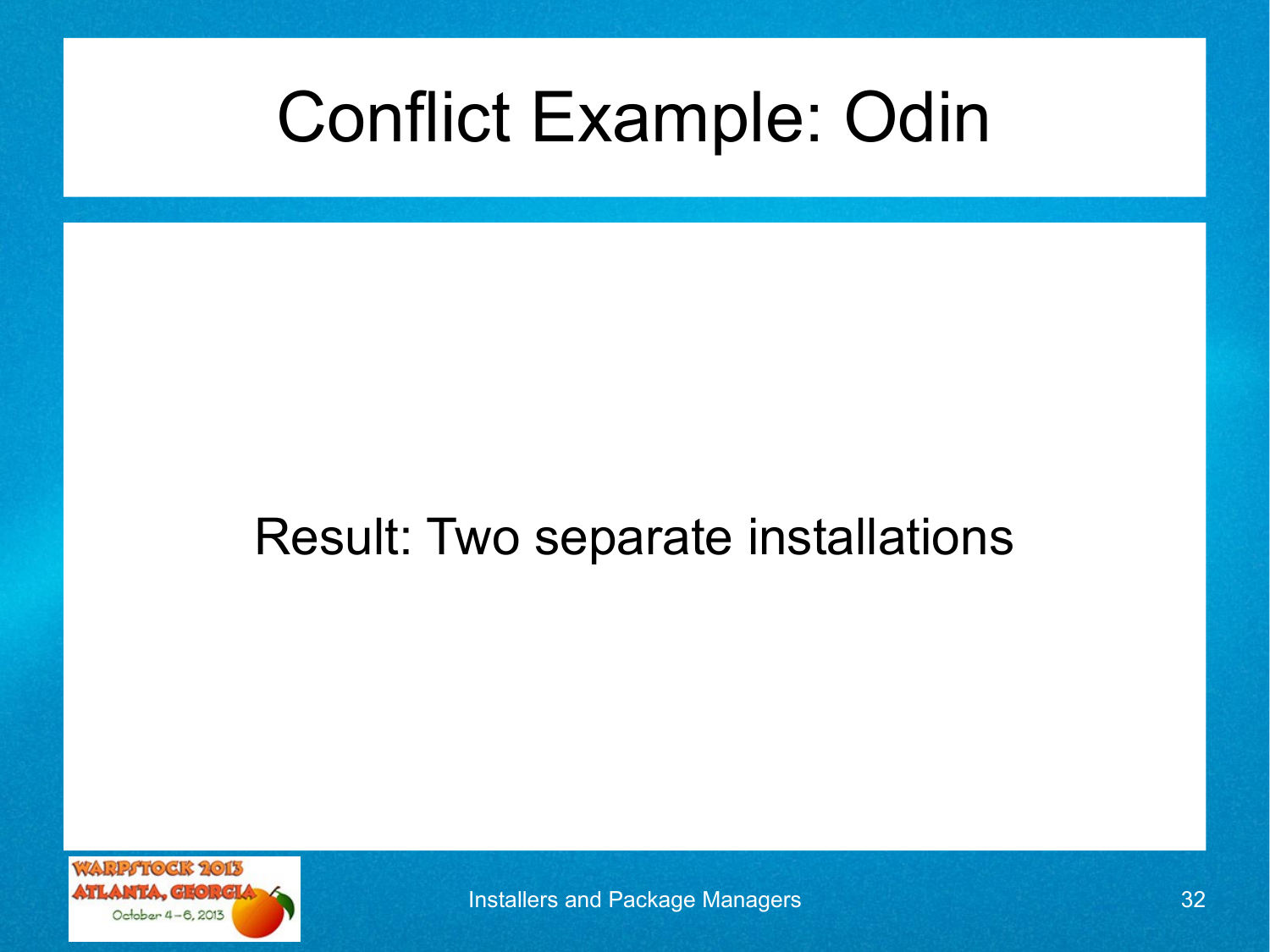## What's Still Needed for eCS?

FastestMirror plugin for yum. As Rosenthal & Rosenthal provides a US-based mirror of the both Netlabs repositories (experimental and release), users now must manually choose which to enable. FastestMirror would allow both sets of repositories to be enabled, and would test connecting to each, choosing the most responsive for that session.